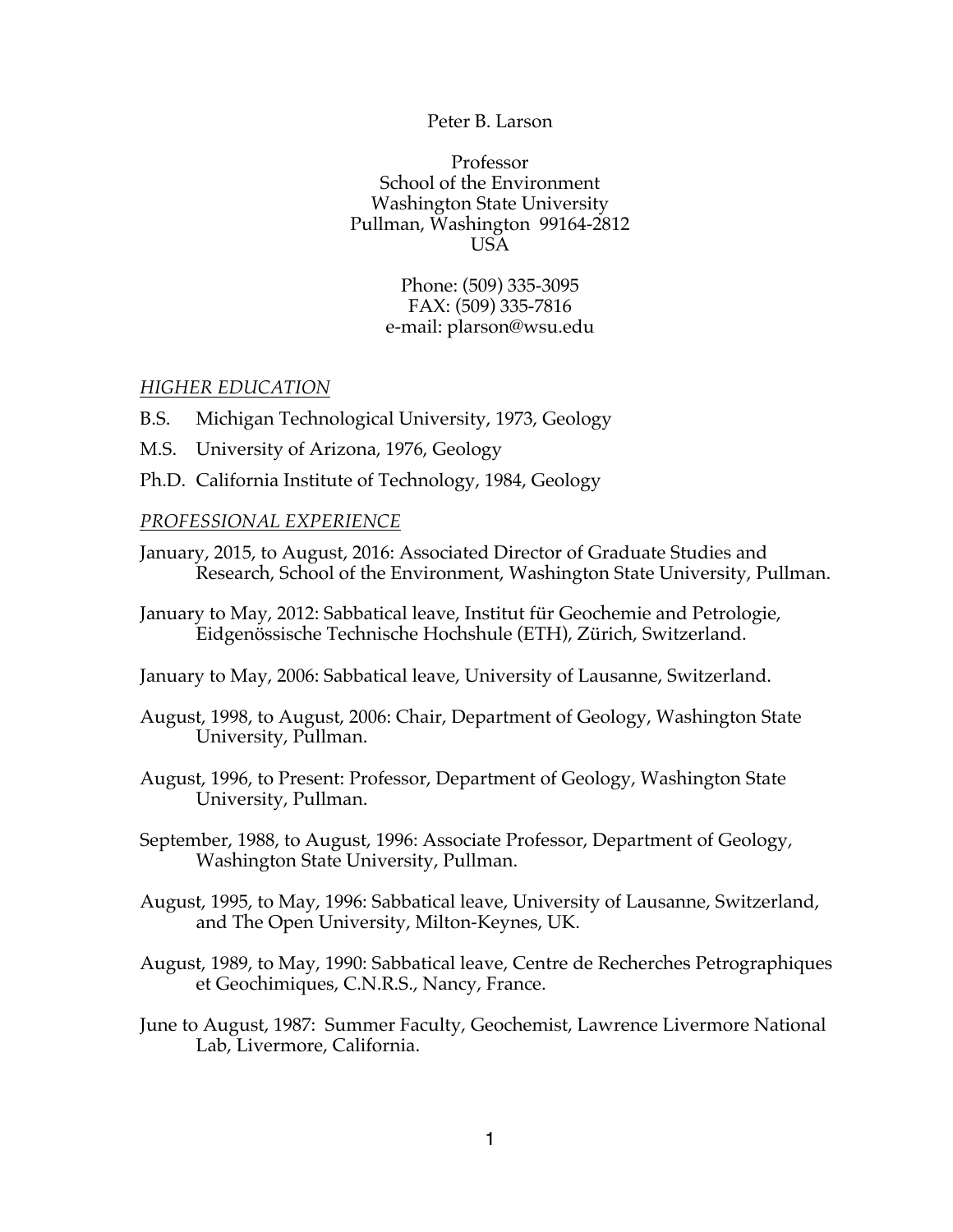- June to August, 1986: Summer Faculty, Geochemist, Lawrence Livermore National Lab, Livermore, California.
- June to August, 1985: Visiting Associate in Geochemistry, Division of Geological and Planetary Sciences, California Institute of Technology, Pasadena, California.
- September, 1983, to September, 1988: Assistant Professor, Department of Geology, Washington State University, Pullman.
- August, 1979, to September, 1983: Research and Teaching Assistant, California Institute of Technology, Pasadena, California.
- Summer, 1981: Geologist, Anaconda Copper Co., Rico, Colorado.
- June, 1976 to August, 1979: Research Geologist (metals exploration), Atlantic Richfield Co., Dallas, Texas.
- Summer, 1975: Geologist, WGM, Admiralty Island, Alaska.
- Summer, 1974: Geologist, Exxon, Tucson, Arizona.
- August, 1973, to June, 1975: Teaching Assistant, University of Arizona, Tucson, Arizona.
- Summer, 1973: Geologist, U.S. Steel, Ishpeming, Michigan.
- Summer, 1972: Geologist, Noranda, Rhinelander, Wisconsin.
- Summer, 1971: Geologist, Bear Creek Mining Co., Ely, Minnesota.

## *PROFESSIONAL SERVICE*

July, 2016 – present: Geological Society of America Awards Committee

I annually review between 5 and 10 manuscripts and proposals (total) for professional journals and for the National Science Foundation, respectively.

External reviewer for faculty member at the University of Witwatersrand, South Africa, for the National Research Foundation, South Africa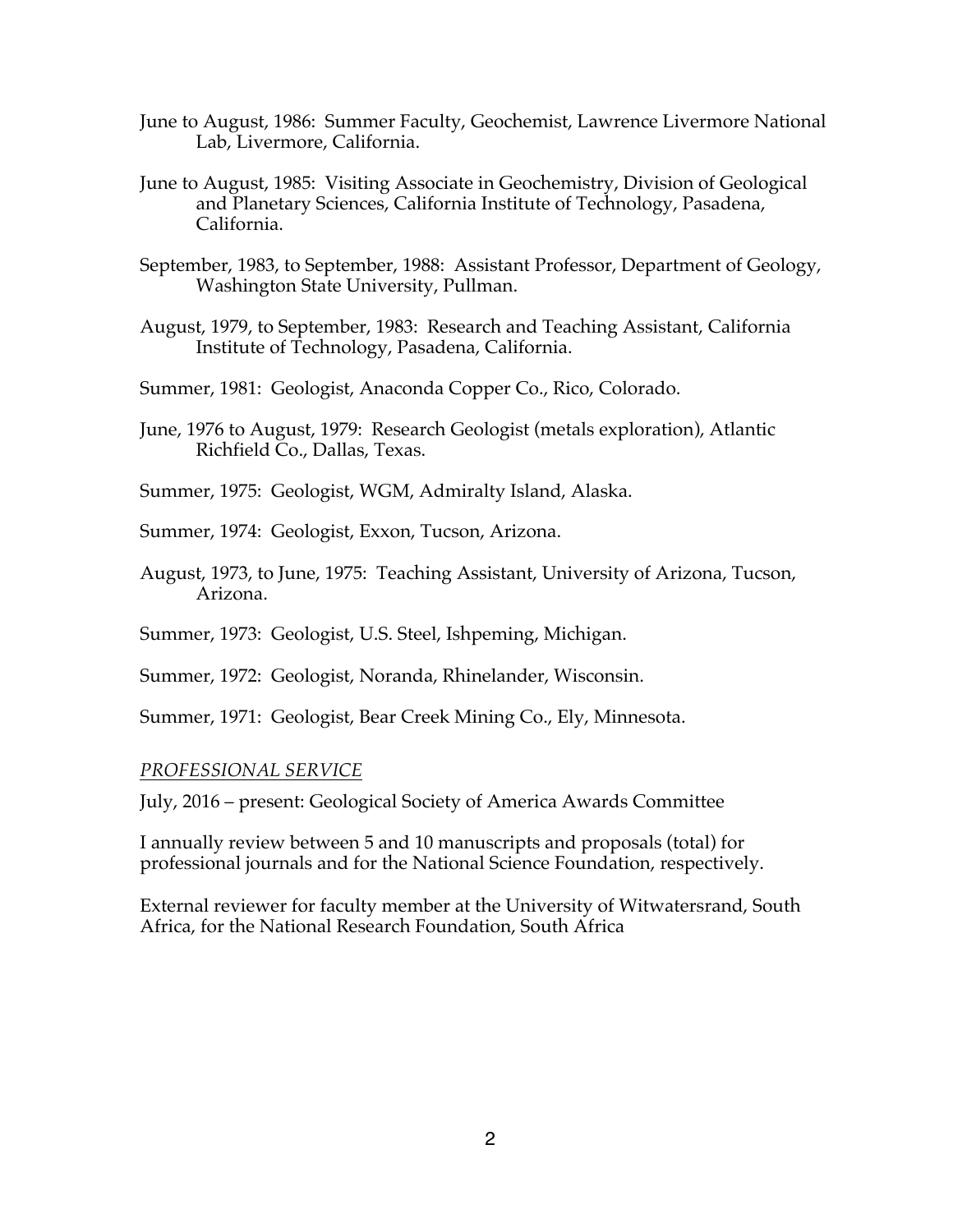May, 2013, Panelist, National Science Foundation, FESD (one panel meeting)

April, 2012, Co-organized and presented (with Dr. Sarah Gleeson, University of Alberta) a short course at ETH, Zurich, titled "Stable isotope applications in continental hydrothermal systems". This was attended by approximately 30 faculty and students from various Universities in Germany and Switzerland.

September, 2009, Organized Geological Society of America Penrose Conference, " Low  $\delta^{18}$ O rhyolites and crustal melting: Growth and redistribution of the continental crust", Twin Falls, ID, and Yellowstone Park, WY (with J. Wolff and I. Bindeman).

Fall, 2006, to Spring, 2008, Panelist, National Science Foundation, EAR (four panel meetings)

2005-2009, Associate Editor, Economic Geology.

2005, Chair, International Program Committee, 15th Annual Goldschmidt Conference, Moscow ID (I was one of three co-chairs for the meeting).

1998, Organized Society of Economic Geologists Short Course, "Techniques in Hydrothermal Ore Deposits Geology", Toronto (with J. Richards).

# *THESES*

- Larson, P.B., 1976, The Metamorphosed Alteration Zone Associated with the Bruce Precambrian Volcanogenic Massive Sulfide Deposit, Yavapai County, Arizona. M.S. Thesis, Univ. Arizona, Tucson, 99 p. (Adviser: Dr. Spencer Titley)
- Larson, P.B., 1983, I. An  $^{18}O/^{16}O$  Investigation of the Lake City Caldera, San Juan Mountains, Colorado. II. <sup>18</sup>O/<sup>16</sup>O Relationships in Tertiary Ash-Flow Tuffs from Complex Caldera Structures in Central Nevada and the San Juan Mountains, Colorado. Ph.D. dissertation, Caltech, Pasadena, 469 p. (Adviser: Dr. Hugh P. Taylor, Jr.)

## *PROFESSIONAL ORGANIZATIONS*

Society of Economic Geologists (Fellow) Geological Society of America (Fellow) American Geophysical Union The Geochemical Society

# *GRANTS*

2013-2016, \$295,134, "Collaborative research: Constraining heat flux from the shallow geothermal system, Yellowstone caldera, Wyoming", (Co-PI, with J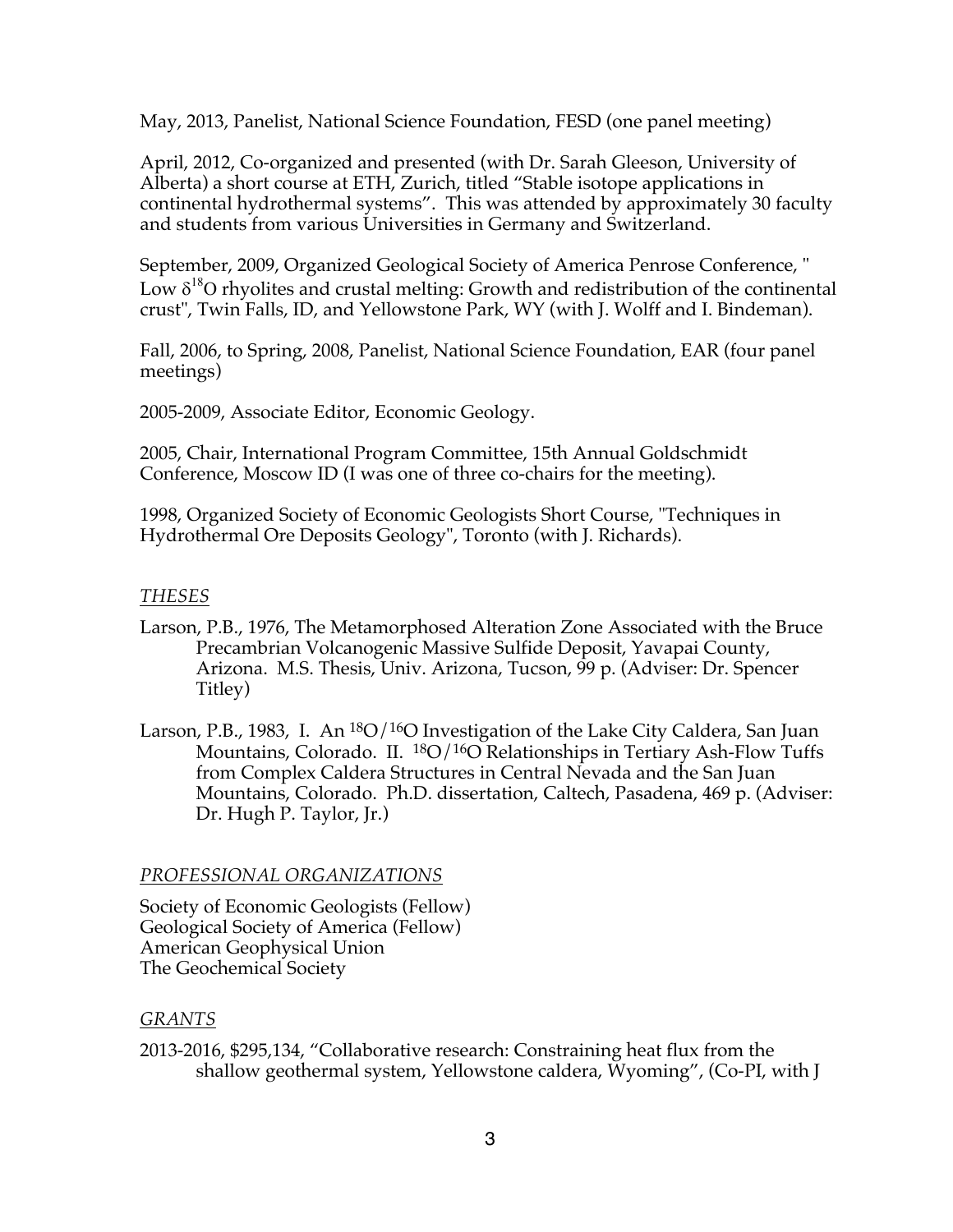Fairly, UofIdaho, total budget \$522,097), National Science Foundation.

- 2009-2013, \$210,593, "Super-eruptions, eruptive centers and time-volume behavior of a continental hotspot: the central Snake River Plain", (Co-PI, with PI Wolff), National Science Foundation.
- 2009-2010, \$25,000, "A conference on "Low-18O rhyolites and crustal melting: growth and redistribution of the continental crust", (Sole PI) National Science Foundation.
- 2009-2010, \$290,600, "Acquisition of a gas source isotope ratio mass spectrometer and high temperature elemental analyzer", (Sole PI) National Science Foundation.
- 2006-2008, \$140,040, "Older hydrothermal alteration in the Yellowstone Caldera", (Sole PI), National Science Foundation.
- 2006-2008, \$222,716, "Strongly <sup>18</sup>O Depleted, High-Temperature Rhyolites of the Snake River Plain", (Co-PI, with PI Wolff and Co-PI's Hart, Larson, Bonnichsen, and Godchaux) National Science Foundation.
- 2005-2007*,* \$225,000, "Technician support (Phase I) for MC-ICPMS isotope facility, Washington State University" (Co-PI, with PI Vervoort and Co-PI Wolff),National Science Foundation.
- 2001-2003, \$176,762, "Uplift of the Washington Cascades and climatic evolution of eastern Washington" (co-PI, with Reiners (PI) at Yale University, and Montgomery at U of Washington), National Science Foundation
- 2000-2001, \$30,000, "Acquisition of a laser fluorination vacuum line for oxygen isotope ratio measurement" (PI, with Wolff), National Science Foundation
- 2000-2002, \$476,135, "Acquisition of a laser-ablation, inductively coupled plasma source, multicollector mass spectrometer (LA-ICP-MCMS) for isotope and trace element microanalysis" (Co-PI, with Wolff (PI), Hooper, Foit, and Dickinson), National Science Foundation
- 2000-2002, \$183,839, Interaction between magma and altered crust on a mature oceanic island: an isotope and trace-element study of the Diego Hernandez Formation, Las Canadas caldera, Tenerife, Canary Islands (Co-PI, with Wolff), National Science Foundation
- 1999-2000, \$475,000, "Purchase of a laser ablation, inductively coupled plasma source, multicollector mass spectrometer" (Co-PI, with Wolff (PI), Dickinson, Clark, and Reiners), Murdock Trust

1998-2003, \$50,000, "Geologic Research in Support of Mineral Resources Studies in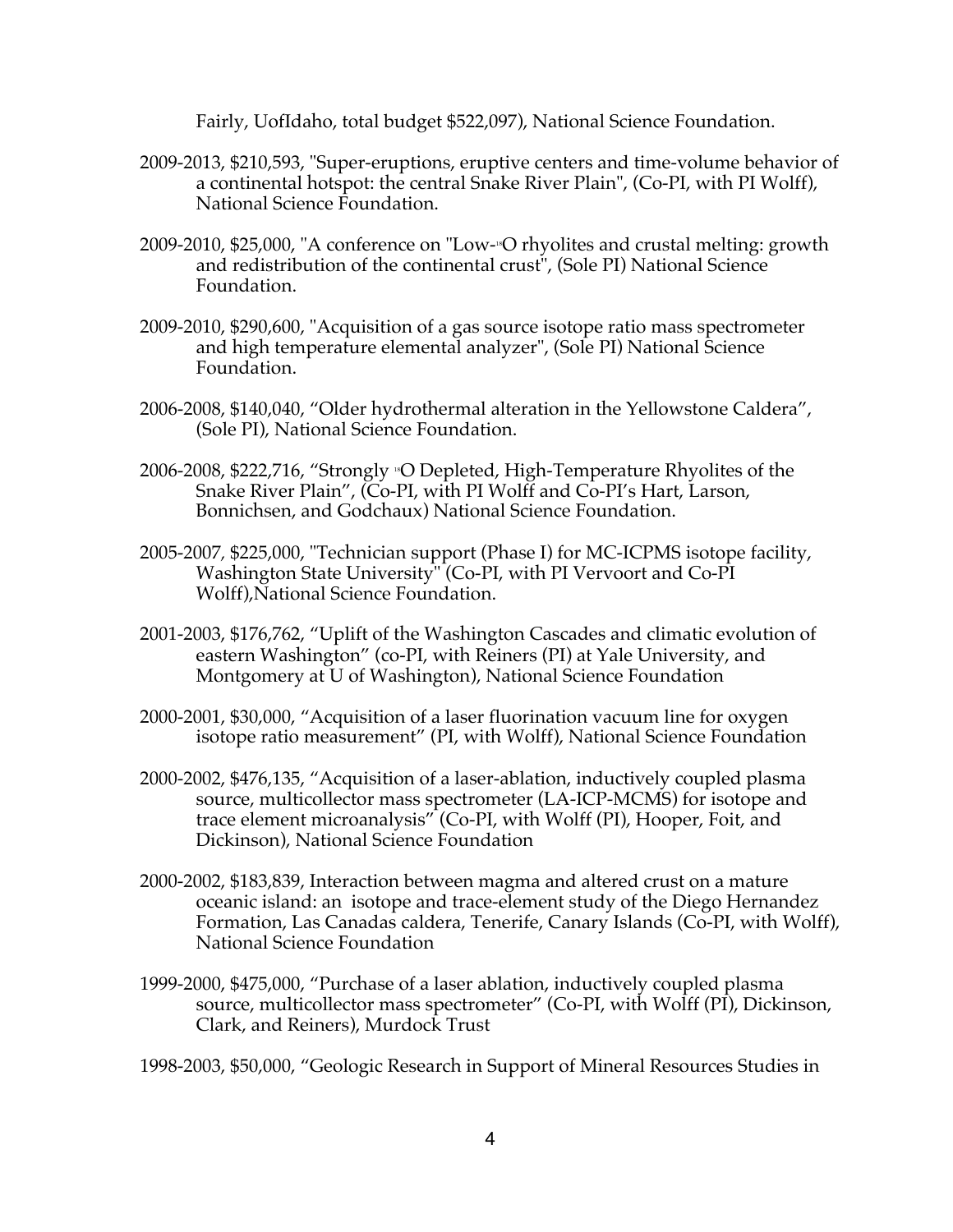the Inland Northwest", United States Geological Survey

- 1995-1998, \$191,611, "Miocene Concentrations and  $\delta^{13}$ C of Atmospheric Carbon Dioxide Inferred from Stomatal Density and  $\delta^{13}C$  of Fossil Leaves" (Co-PI, with Marshall (PI) and Rember, both U of Idaho), National Science Foundation
- 1995-1996, \$46,272, "Groundwater Residence Times in the Pullman-Moscow Basin: A Stable Isotope Study (with Keller, Hathhorne, Allen-King), State of Washington Water Research Center
- 1994, \$4,000, "Supplement to Measurement of the Background Geochemistry of the Unconfined Aquifer at the Hanford Site, Washington: Isotope Ratios of O, H, and C", Batelle/PNL
- 1994, \$20,532, "Measurement of the Background Geochemistry of the Unconfined Aquifer at the Hanford Site, Washington: Isotope Ratios of O, H, and C", Batelle/PNL
- 1993-95, \$100,000, "Investigation of Fluid Sources and the Effects of Water/Rock Interaction in a Fossil Hydrothermal Plume, Rico, Colorado" (Sole PI), National Science Foundation
- 1992-94, \$100,000, "Acquisition of a Gas Source Isotope Ratio Mass Spectrometer", National Science Foundation
- 1992-93, \$1,000 "Oxygen Isotope Investigations of Igneous Rocks, Northeastern Washington", WSU Division of Sciences Mini-grant
- 1989-91, \$59,243, "Constraints on the Duration of Water-Rock Interaction in the Rico Paleothermal Anomaly", (Sole PI), National Science Foundation.
- 1985-86, \$7691, "Mineral and Geochemical Zonation in a Large Epithermal Vein District", Washington State University Grant-In-Aid.
- 1985-86, \$4000, "Timing of Hydrothermal Alteration and Mineralization in the Western San Juan Mountains, Colorado", Washington Mining and Mineral Resources Research Institute.

## *PUBLICATIONS*

Morgavi, D., Arzilli, F., Pritchard, C., Perugini, D., Mancini, L., Larson, P., and Dingwell, D.B., 2016, The Grizzly Lake complex (Yellowstone Volcano, USA): Mixing between basalt and rhyolite unraveled by microanalysis and X-ray microtomography: Lithos, v. 260, pp. 457-474.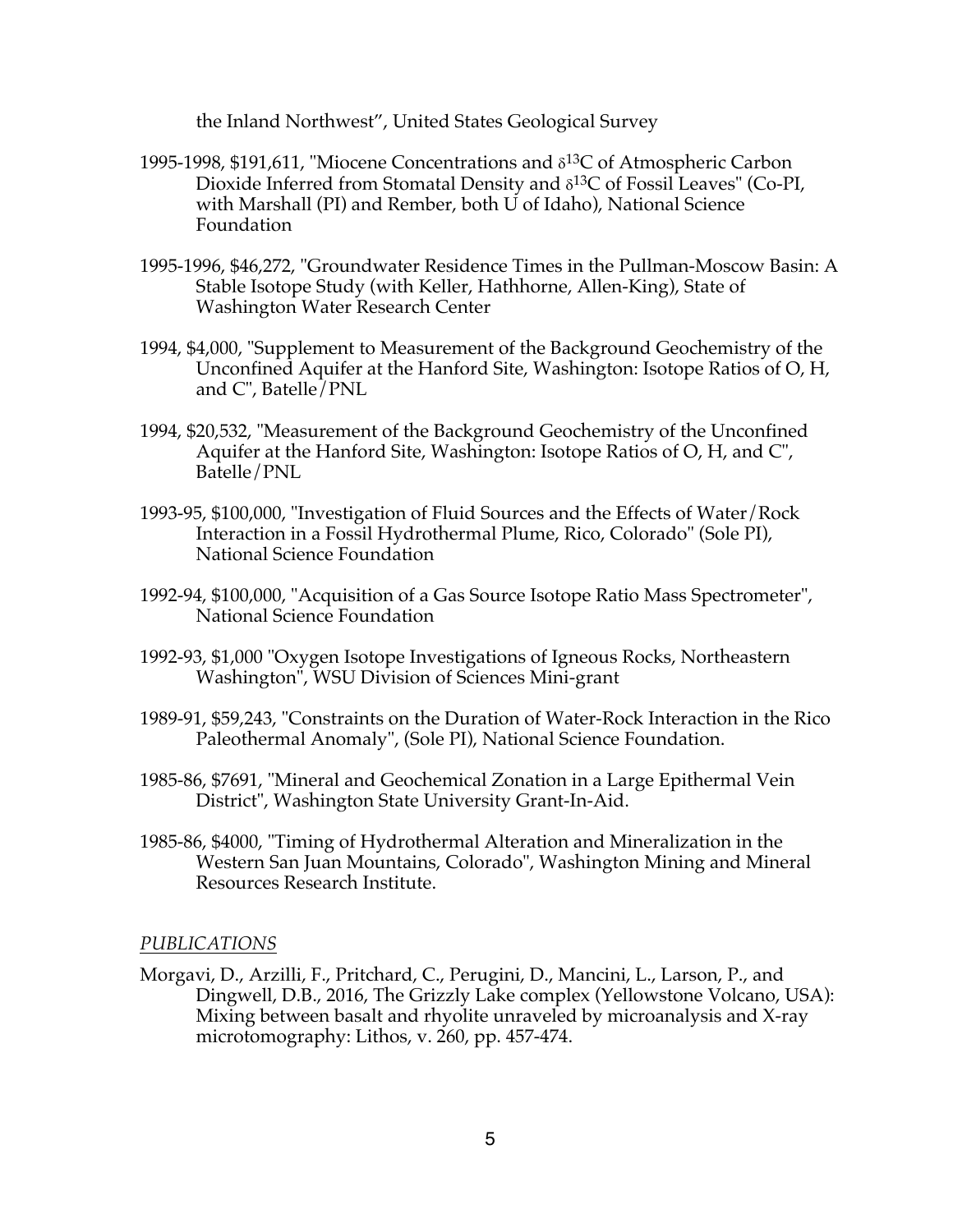- Andersen, A.K., Clark, J.G., Larson, P.B., and Neill, O.K., 2016, Mineral chemistry and petrogenesis of a HFSE(+HREE) occurrence, peripheral to carbonatites of the Bear Lodge alkaline complex, Wyoming: American Mineralogist, v. 101, pp. 1604-1623.
- Liu, L., Richards, J.P., Creaser, R.A., DuFrane, S.A., Muehlenbachs, K., and Larson, P.B., 2016, Geology and age of the Morrison porphyry Cu-Au-Mo deposit, Babine Lake area, British Columbia: Canadian Journal of Earth Sciences, v. 53, pp. 950-978.
- Lubenow, B.L., Fairley, J.P., Lindsey, C.R., and Larson, P.B., 2016, Influences on shallow ground temperatures in high flux thermal systems: Journal of Volcanology and Geothermal Research, v. 323, pp. 53-61.
- Lindsey, C.A., Fairley, J.P., Larson, P.B., and McMillan, N., 2015, Stochastic modeling and analysis of temperature data from hot springs in Yellowstone Caldera, Wyoming, USA: Transactions of the Geothermal Resources Council, 39.
- Lindsey, C.A., Lubenow, B., Fairley, J.P., and Larson, P.B., 2015, Ice box calorimetry: A test of applicability in non-steaming geothermal areas. Transactions of the Geothermal Resources Council, 39.
- Schleiffarth, K., and Larson, P., 2014, Eocene magmatism across the northern Cordillera: Northwest Geology, v. 43, pp. 15-20.
- Brueseke, M.E., Callicoat, J.S., Hames, W., and Larson, P.B., 2014, Mid-Miocene rhyolite volcanism in northeastern Nevada: The Jarbidge Rhyolite and its relationship to the Cenozoic evolution of the northern Great Basin (USA): Geological Society of America Bulletin, v. 126, pp. 1047-1067.
- Sisson, T.W., Salters, V.J.M., and Larson, P.B., 2014, Petrogenesis of Mount Ranier andesite: Magma flux and geologic controls on the contrasting differentiation styles at stratovolcanoes of the southern Washington Cascades: Geological Society of America Bulletin, v. 126, pp. 122-144.
- Schleiffarth, K., and Larson, P., 2013, Above the Belt: Road Log of Eocene Challis Volcanic Group – U.S. Route 93 between Salmon and Ellis, Idaho: Northwest Geology, v. 42, pp. 353-364.
- Pritchard, C.J., Larson, P.B., Spell, T.L., and Tarbert, K.D., 2013, Mingled basalt and rhyolite complexes in the Norris Mammoth Corridor, Yellowstone National Park, WY: Lithos, v. 175-176, pp. 163-177.
- Lowenstern, J.B., Bleick, H., Vazquez, J.A., Castro, J.M., and Larson, P.B., 2012, Degassing of Cl, F, Li, and Be during extrusion and crystallization of the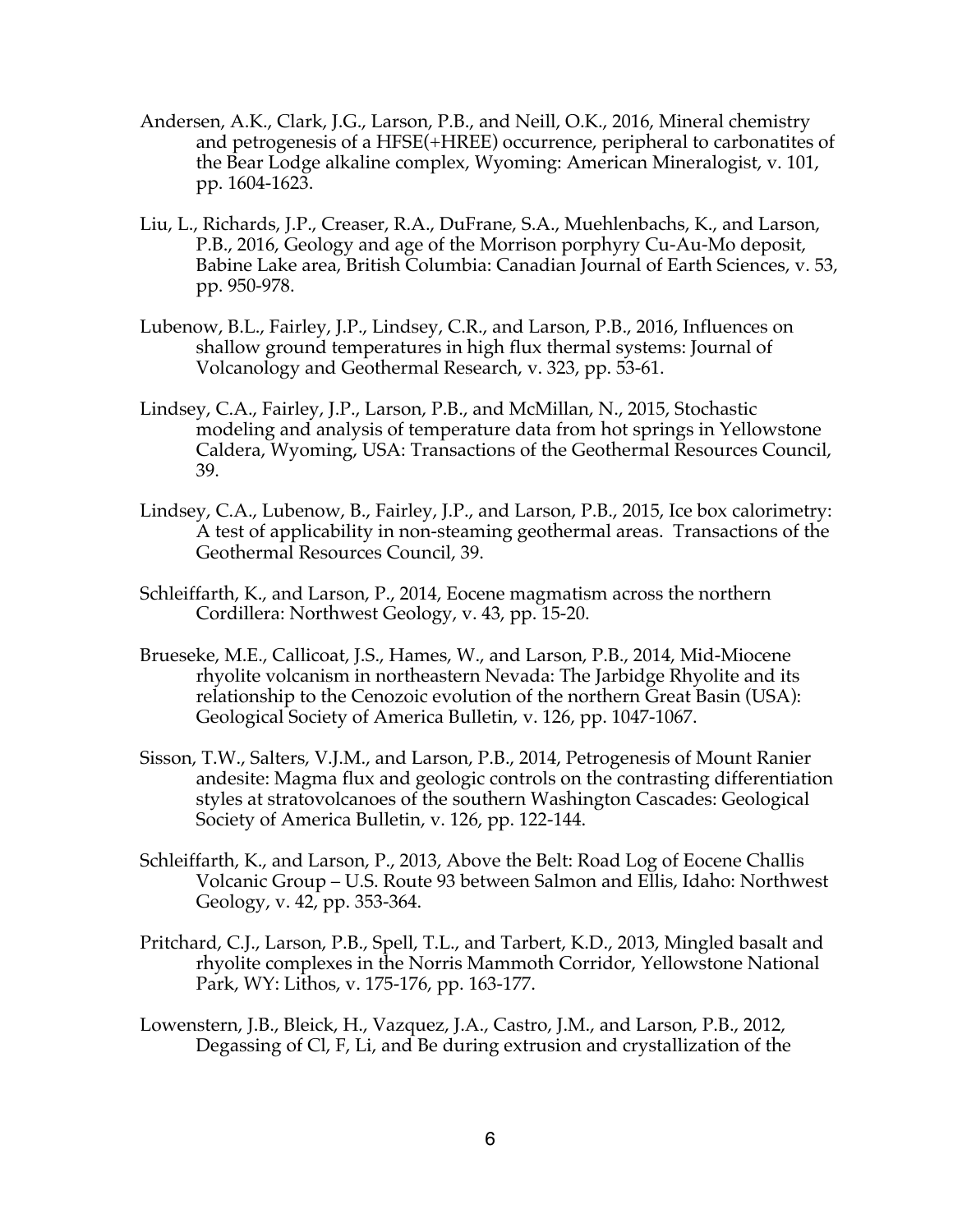rhyolite dome at Volcan Chaiten, Chile during 2008 and 2009: Bulletin of Volcanology, v. 74, pp. 2303-2319.

- Boroughs, S., Wolff, J.A., Ellis, B.S., Bonnichsen, B., and Larson, P.B., 2012, Evaluation of models for the origin of Micoene low- $\delta$ 18O rhyolites of the Yellowstone/Columbia River large igneous province: Earth and Planetary Science Letters, v. 313-314, pp. 45-55.
- Pritchard, C.J., and Larson, P.B., 2012, Genesis of the post-caldera eastern Upper Basin Member rhyolites, Yellowstone, WY, from radiogenic isotope modeling: Contributions to Mineralogy and Petrology, v. 164, pp. 205-228.
- Takeuchi, A., Hren, M.T., Smith, S.V., Chamberlain, C.P., and Larson, P.B., 2010, Pedogenic carbonate carbon isotopic constraints on paleoprecipitation: Evolution of desert in the Pacific Northwest, USA, in response to topographic development of the Cascade Range: Chemical Geology, v. 277, pp. 323-335.
- Watts, K.E., Leeman, W.P., Bindeman, I.N., and Larson, P.B., 2010 Supereruptions of the Snake River Plain: Two-stage derivation of low-δ18O crust as constrained by Archean xenoliths: Geology, v. 38, pp. 503-506.
- Larson, P.B., Phillips, A., John, D., Cosca, M., Pritchard, C., Andersen, A., and Manion, J., 2009, A preliminary study of older hot spring alteration in Sevenmile Hole, Grand Canyon of the Yellowstone River, Yellowstone Caldera, Wyoming: Journal of Volcanology and Geothermal Research, v. 188, pp. 225-236.
- Takeuchi, A., Goodwin, A.J., Moravec, B.G., Larson, P.B., and Keller, C.K., 2009, Isotopic evidence for temporal variation in proportion of seasonal precipitation since the last glacial time in the inland Pacific Northwest of the USA: Quaternary Research, v. 72, pp. 198-206.
- Moravec, B.G., Keller, C.K., Smith, J.L., Allen-King, R.M., Goodwin, A.J., Fairley, J.P., and Larson, P.B., 2009, Oxygen-18 dynamics in precipitation and streamflow in a semi-arid agricultural watershed, Eastern Washington, USA: Hydrological Processes, 24:446-460.
- Pittari, A., Cas, R.A.F., Wolff, J.A., Nichols, H.J., Larson, P.B. and Martí, J., 2008. The use of lithic clast distributions in pyroclastic deposits to understand pre- and syn-caldera collapse processes; a case study of the Abrigo Ignimbrite, Tenerife, Canary Islands. In: Gottsman J. (ed), Caldera Volcanism: Analysis, Modelling and Response. Elsevier, Developments in Volcanology 10, pp. 97- 142.
- Takeuchi, A., Larson, P.B., and Suzuki, K., 2007, Influence of paleorelief on the Mid-Miocene climate variation in southeastern Washington, northeastern Oregon, and western Idaho, U.S.A.: Paleogeography, Paleoclimatology, and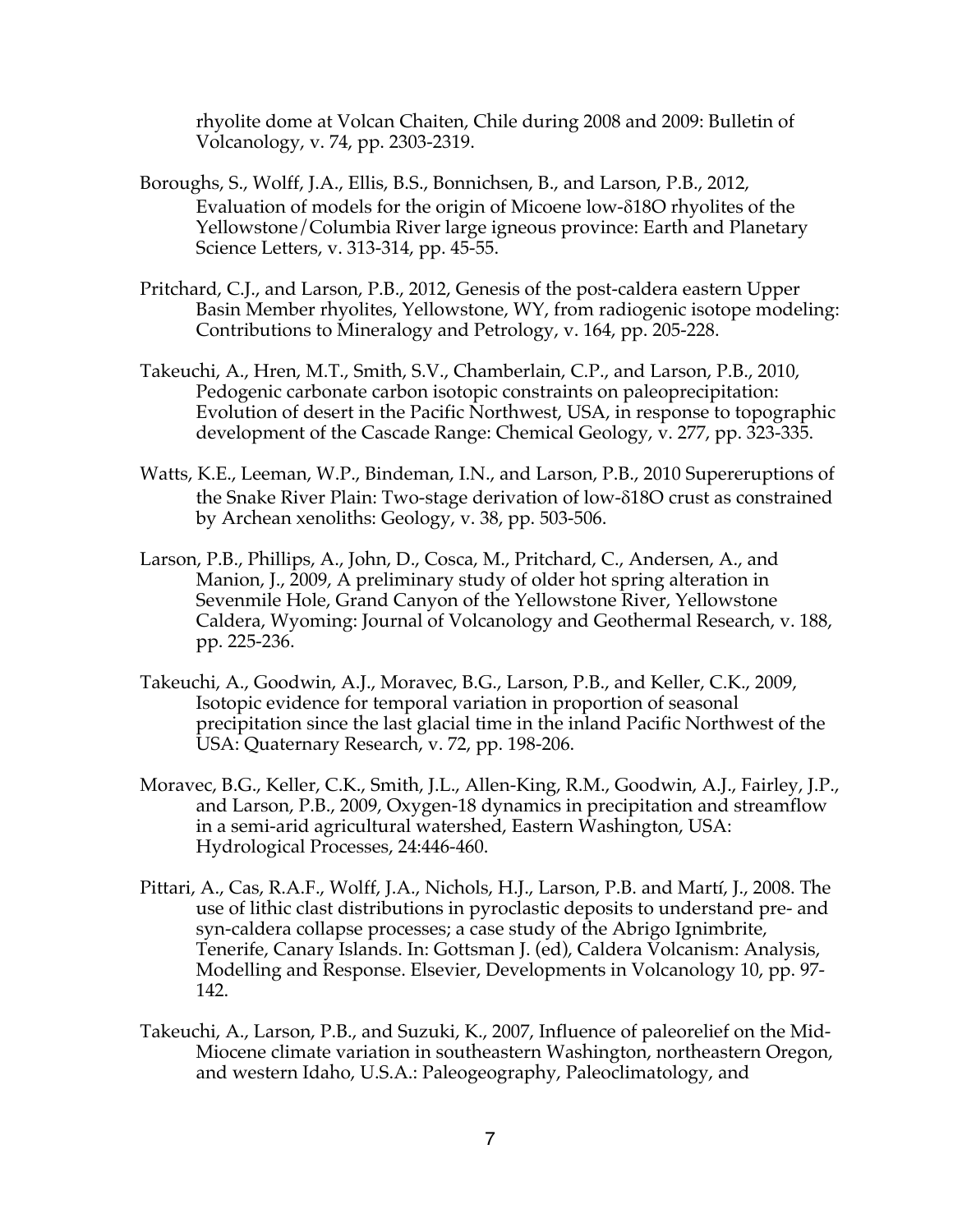Paleoecology, v. 254, pp. 462-479.

- Maher, K.C., and Larson, P.B., 2007, Variation in copper isotope ratios and controls on fractionation in hypogene skarn mineralization at Coroccohuayco and Tintaya, Peru: Economic Geology, v. 102, pp. 225-237.
- Boroughs, S., Wolff, J., Bonnichsen, B., Godchaux, M., and Larson, P., 2005, Large volume, low-18O rhyolites of the central Snake River Plain, Idaho, USA, Geology, v. 33, pp. 821-824.
- Lewis, R.S., Frost, T.P., Schmidt, K.L., Fleck, R.J., and Larson, P.B., 2005, Road log of the northwest border zone and main Bitterroot lobe of the Idaho batholith:  $15<sup>th</sup>$ Annual Goldschmidt Conference, pre-meeting field trip, 29 p. (not peer reviewed)
- Takeuchi, A., and Larson, P.B., 2005, Oxygen isotope evidence for the Late Cenozoic development of an orographic rain shadow in eastern Washington, USA, Geology, v. 33, pp. 313-316.
- Larson, P.B., 2004, Cu isotope ratios in midocean ridge hydrothermal systems, Economic Geology-An Invited Commentary on Journal Papers, Society of Economic Geologists Newsletter, No. 56, pp. 32-33. (not peer reviewed)
- Cole, D.R., Larson, P.B., Riciputi, L.R., and Mora,C.I., 2004, Oxygen isotope zoning profiles in hydrothermally altered feldspars: Estimating the duration of water-rock interaction, Geology, v. 32, pp. 29-32.
- Larson, P.B., Maher, K., Ramos, F.C., Chang, Z., Gaspar, M., and Meinert, L.D., 2003, Copper isotope ratios in magmatic and hydrothermal ore forming environments, Chemical Geology, v. 201, pp. 337-350.
- Conrey, R.M., Hooper, P.R., Larson, P.B., Chesley, J., and Ruiz, J., 2001, Trace element and isotopic evidence for two types of crustal melting beneath a High Cascade volcanic center, Mt. Jefferson, Oregon, Contributions to Mineralogy and Petrology, v. 141, pp. 710-732.
- Morris, G.A., Larson, P.B., and Hooper, P.R., 2000, "Subduction style" magmatism in a non-subduction setting: The Colville Igneous Complex, Northeast Washington State, USA, Journal of Petrology, v. 41, pp. 43-67.
- Wolff, J.A., Grandy, J.S., and Larson, P.B., 2000, Interaction of mantle-derived magma with island crust? Trace element and oxygen isotope data from the Diego Hernandez Formation, Las Cañadas, Tenerife, Canary Islands, Journal of Volcanology and Geothermal Research, v. 103, pp. 343-366.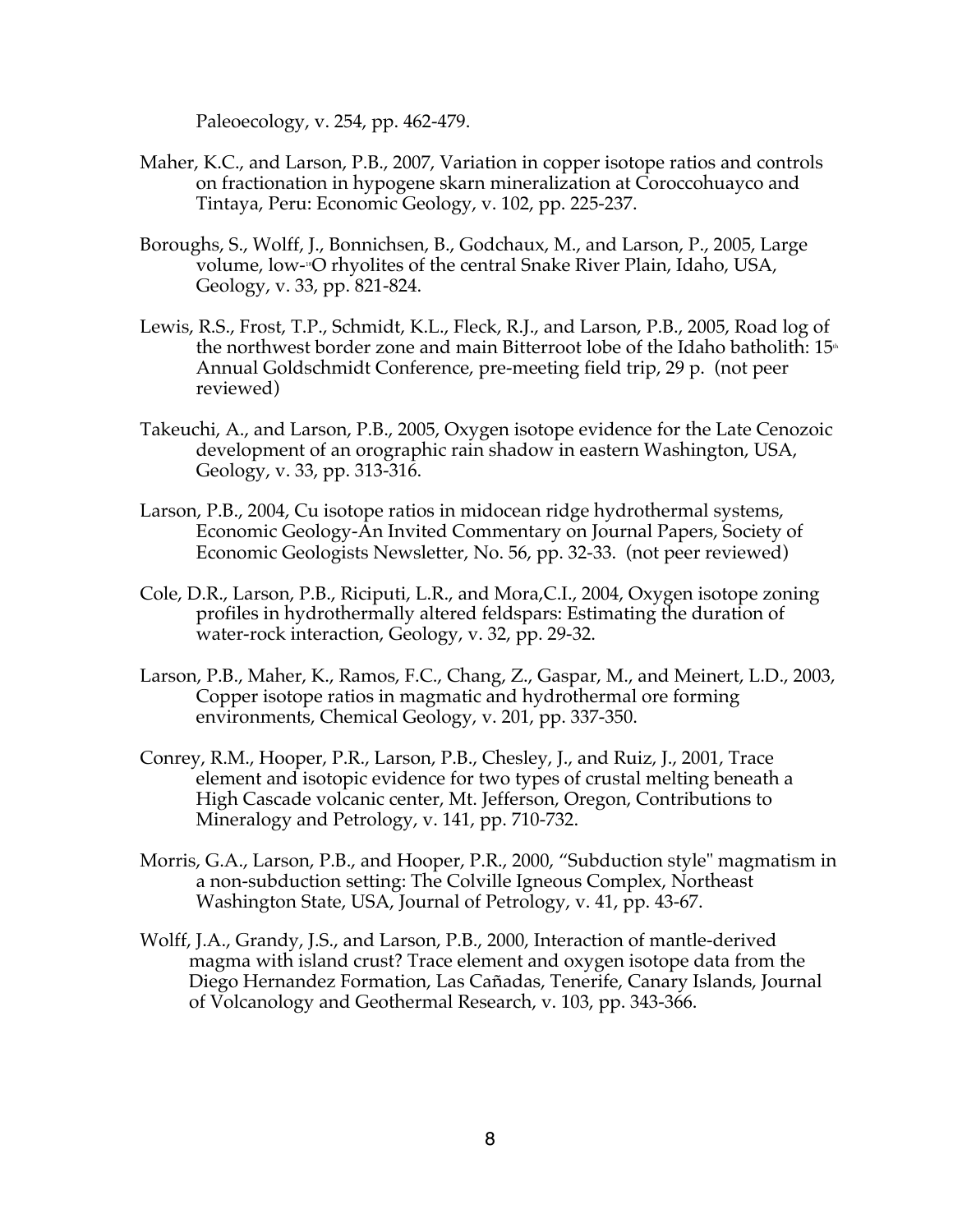- Rosenberg, P.E., and Larson, P.B., 2000, Isotope geochemistry of ankerite-bearing veins associated with the Coeur d'Alene Mining District, Idaho, Economic Geology, v. 95, pp. 1689-1700.
- Larson, K.R., Keller, C.K., Larson, P.B., and Allen-King, R.M., 2000, Water resource implications of <sub>"</sub>O and <sub>"</sub>H distributions in a basalt aquifer system, Ground Water, v. 38, pp. 947-953.
- Campbell, A.R., and Larson, P.B., 1998, Introduction to Stable Isotope Applications in Hydrothermal Systems: In, Richards, J.P., and Larson, P.B., eds., Reviews in Economic Geology, Society of Economic Geologists, v. 10, pp. 173-193.
- Richards, J.P., and Larson, P.B., Editors, 1998, Techniques in Hydrothermal Ore Deposits Geology: Reviews in Economic Geology v. 10, Society of Economic Geologists, 256 pages.
- Larson, P.B., and Sharp, Z.D., 1998, Mineral oxygen isotope ratios for the Boehls Butte-Goat Mountain metamorphic complex, Idaho: Evidence for fast cooling: American Journal of Science, v. 298, pp. 572-593.
- Geist, D., Naumann, T., and Larson, P., 1998, Evolution of the Galapagos magmas: Mantle and crustal fractionation without assimilation: Journal of Petrology, v. 39, pp. 953-971.
- Barragan, R., Geist, D., Hall, M., Larson, P., and Kurz, M., 1998, Subduction controls on the compositions of lavas from the Ecuadorian Andes: Earth and Planetary Science Letters, v. 154, p. 153-166.
- Lowe, C.H., and Larson, P.B., 1996, Geology of the Key East Gold Deposit, Ferry County, Washington: In Geology and Ore Deposits of the American Cordillera: in, Coyner, A.R., and Fahey, P.L., eds., Geological Society of Nevada, Reno/Sparks, v. 3, pp. 1111-1132.
- Larson, K.R., Keller, C.K., Allen-King, R.M., Hathhorn, W.E., and Larson, P.B., 1996, Groundwater recharge and residence times in the Pullman-Moscow basin: a stable isotope study: State of Washington Water Research Center Report A-196-WASH, Pullman, 24 pages. (Not peer reviewed)
- Larson, P.B., and Geist, D., 1995, On the origin of low- $\overline{S}$  magmas: Evidence from the Casto pluton, Idaho: Geology, v. 23, p. 909-912.
- Geist, D., Howard, K.A., and Larson, P., 1995, The generation of oceanic rhyolites by crystal fractionation: The basalt-rhyolite association at Volcán Alcedo, Galápagos Archipelago: Journal of Petrology, v. 36, p. 965-982.
- Marchev, P., Raicheva, R., and Larson, P., 1994, Magma mixing in a collisional setting: Preliminary data from the Tertiary volcanism in the Eastern Rhodope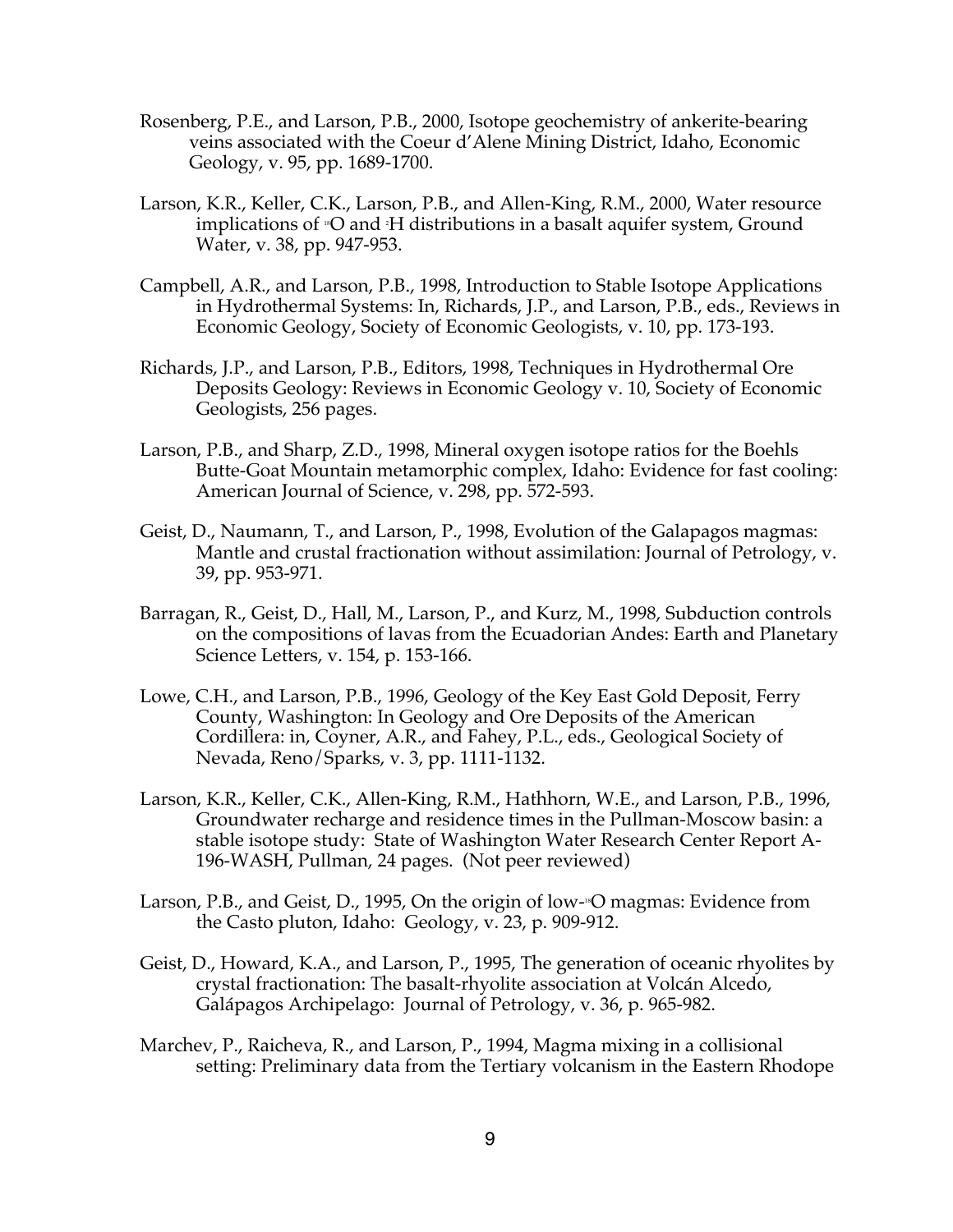mountains, Bulgaria: Comptes Rendus de l'Académie Bulgare des Sciences, Tome 47, No. 3, p. 63-66.

- Larson, P.B., Cunningham, C.G., and Naeser, C.W., 1994, Large-scale alteration effects in the Rico paleothermal anomaly: Economic Geology, v. 89, p. 1769- 1779.
- Neal, W.S., and Larson, P.B., 1994, Mineral and fluid geochemistry of the Hoosier vein, Chloride mining district, Sierra County, New Mexico: Economic Geology, v. 89, p. 1752-1768.
- Zimmerman, B.S., and Larson, P.B., 1994, Epithermal gold mineralization in a fossil hot spring system, Red Butte, Oregon: Economic Geology, v. 89, p. 1983-2002.
- Larson, P.B., Cunningham, C.G., and Naeser, C.W., 1994, Hydrothermal alteration and mass exchange in the hornblende latite porphyry, Rico, Colorado: Contributions to Mineralogy and Petrology, v. 116, p. 199-215.
- Larson, P.B., and Zimmerman, B.S., 1991, Variations in  $\delta$ <sup>8</sup>O values, water/rock ratios, and water flux in the Rico paleothermal anomaly, Colorado: in, Taylor, H.P., Jr., O'Neil., J.R., and Kaplan, I. (eds.), The Geochemical Society, Special Publication No. 3, p. 463-469.
- Constantopoulos, J., and Larson, P.B., 1991, Oxygen and hydrogen isotope geochemistry of the Star-Morning mine, Coeur d'Alene district, Idaho: Geology, v. 19, p. 131-134.
- Lea, D.W., Larson, P.B., Taylor, H.P., Jr., and Crawford, M.L., 1989, Oxygen isotope and fluid inclusion study of rocks from the Mineral Point area, Eureka graben, Colorado: Economic Geology, v. 84, p. 1656-1662.
- Larson, P.B., 1987, Stable isotope and fluid inclusion investigations of epithermal vein and porphyry molybdenum mineralization in the Rico mining district, Colorado: Economic Geology, v. 82, p. 2141-2157.
- Larson, P.B., and Taylor, H.P., Jr., 1987, Solfataric alteration in the San Juan Mountains, Colorado: Oxygen isotope variations in a boiling hydrothermal environment: Economic Geology, v. 82, p. 1019-1036.
- Larson, P.B., 1986, Progressive mineral alteration and coupled 18O depletions in the Lake City hydrothermal system (23 Ma), Colorado: In Proceedings of the Workshop on Geochemical Modeling, Lawrence Livermore National Laboratory, California, CONF-8609134, pp. 66-71. (Not peer reviewed)
- Larson, P.B., and Taylor, H.P., Jr., 1986, An oxygen isotope study of hydrothermal alteration in the Lake City caldera, San Juan Mountains, Colorado: Journal of Volcanology and Geothermal Research, v. 30, p. 47-82.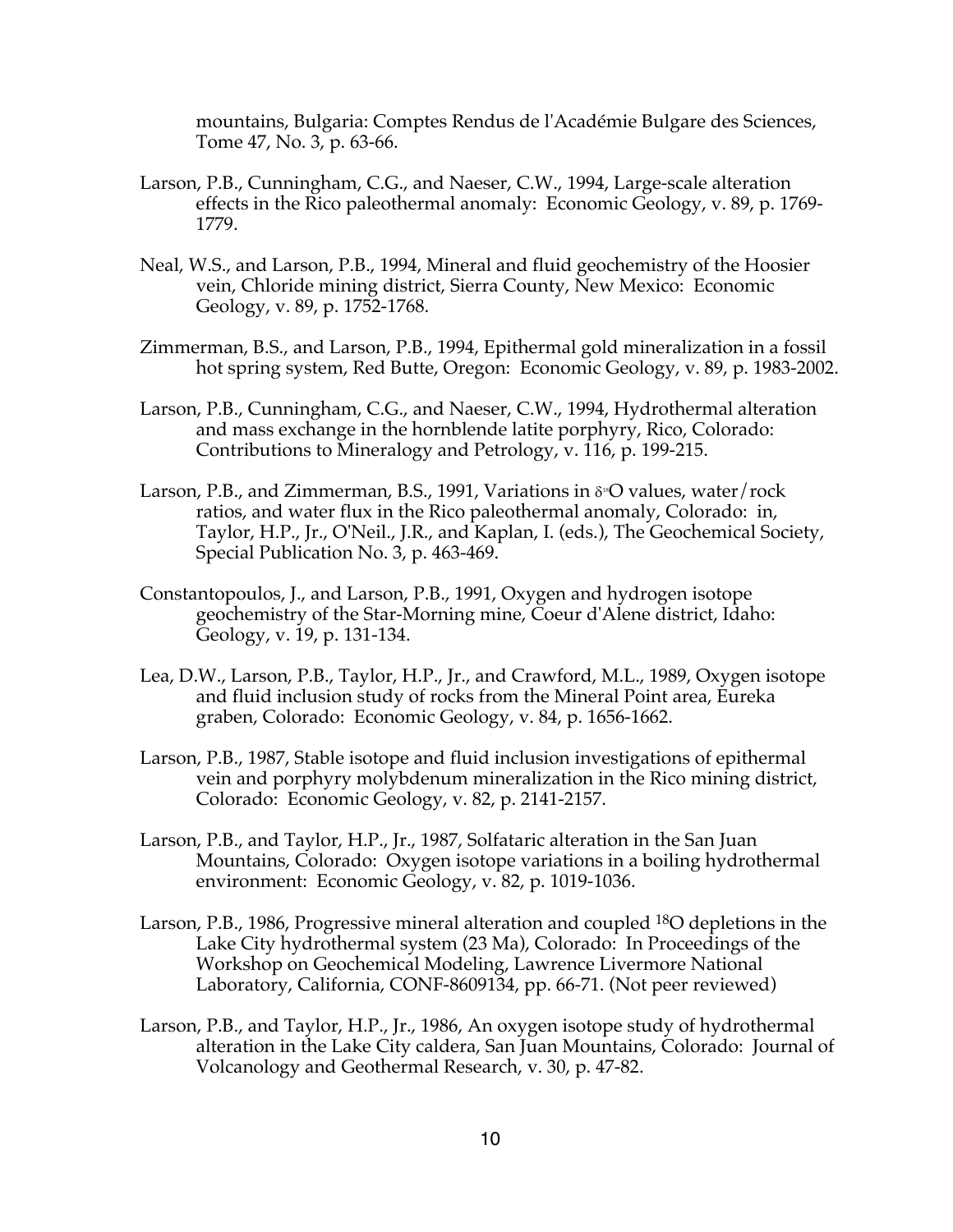- Larson, P.B., and Taylor, H.P., Jr., 1986, An oxygen study of water/rock interaction in the granite of Cataract Gulch, western San Juan Mountains, Colorado: Geological Society of America Bulletin, v. 97, p. 505-515.
- Larson, P.B., and Taylor, H.P., Jr., 1986,  ${}^{18}O/{}^{16}O$  ratios in ash-flow tuffs and lavas erupted from the central Nevada caldera complex and the central San Juan caldera complex, Colorado: Contributions to Mineralogy and Petrology, v. 92, p. 146-156.
- Larson, P.B., 1984, Geochemistry of the Alteration Pipe at the Bruce Cu-Zn Volcanogenic Massive Sulfide Deposit, Arizona: Economic Geology, v. 79, p. 1880-1896.
- Shapiro, M.H., Melvin, J.D., Tombrello, T.A., Mendenhall, M.H., Larson, P.B., and Whitcomb, J.H., 1981, Comparison of radon monitoring techniques, the effects of thermoelastic strains on subsurface radon, and the development of a computer-operated radon-monitoring network for earthquake prediction: United States Geological Survey Open-File Report OF 81-0499, 84 p.
- Shapiro, M.H., Melvin, J.D., Tombrello, T.A., Mendenhall, M.N., Larson, P.B., and Whitcomb, J.H., 1981, Relationship of the 1979 Southern California Radon Anomaly to a Possible Regional Strain Event: Journal of Geophysical Research, v. 86, p. 1725-1730.
- Rose, W.I., Jr., Penfield, G.T., Drexler, J.W., and Larson, P.B., 1980, Geochemistry of the Andesite Flank Lavas of Three Composite Cones within the Atitlan Cauldron, Guatemala: Bulletin Volcanologique, v. 43, p. 131-153.

## *PROFESSIONAL PAPERS PRESENTED (With published abstract)*

- Villegas, G.A., Aunan, M.M., Sorensen, A.P., C. R. Lindsey, C.R., J. P. Fairley, J.P., and P. B. Larson, P.B., 2016, Preliminary reconnaissance of West Astringent Creek Thermal Area, Yellowstone National Park [abstract]: In Eos, Transactions of the American Geophysical Union, Fall Meeting Supplement.
- Villegas, G.A., Fairley, J.P., Lindsey, C.R., Aunan, M.M., Price, A., and Larson, P.B., 2016, Quantifying error in heat flux measurements using a vertical sequence of thermocouple sensors [abstract]: Geological Society of America Abstracts with Programs, v. 48, no. 6; doi: 10.1130/abs/2016RM-276188.
- Aunan, M.M., Fairley, J.P., and Larson, P.B., 2016, Protocols for gas and vapor sampling in hydrothermal discharge areas [abstract]: Geological Society of America Abstracts with Programs, v. 48, no. 6; doi: 10.1130/abs/2016RM-276224.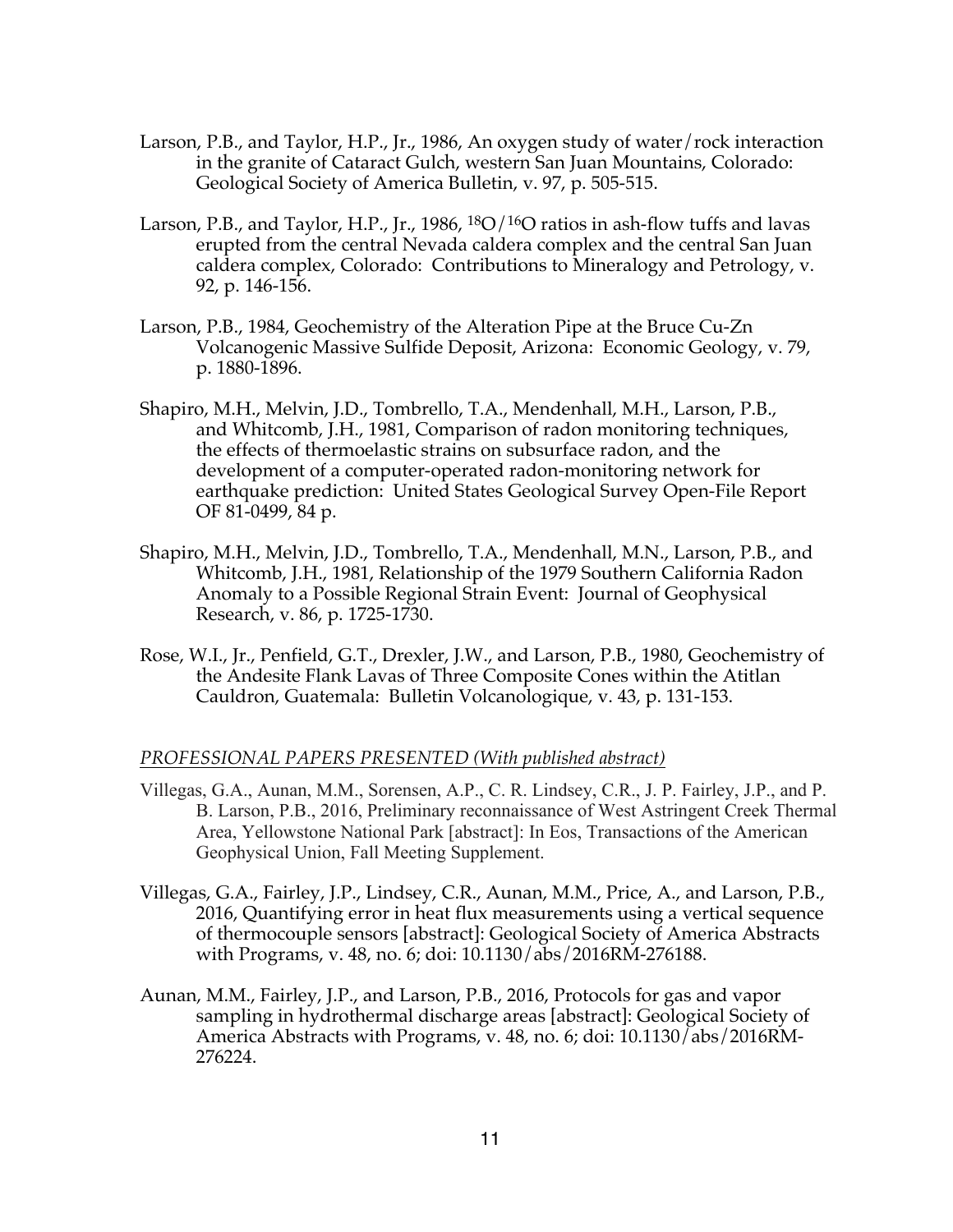- Andersen, A.K., Van Rythoven, A.D., Felsman, J.M., Neill, O.K., and Larson, P.B., 2016, Preliminary investigation of sulfide textures in carbonatite from the Bear Lodge alkaline complex, Wyoming [abstract]: Geological Society of America Abstracts with Programs, v. 48, no. 6; doi: 10.1130/abs/2016RM-276166.
- Lindsey, C.R., Aunan, M.M., Fairley, J.P., and Larson, P.B., 2016, Geostatistical characterization of fluid pathway connection in hot spring clusters in the Lower Geyser Basin, Yellowstone National Park, Wyoming [abstract]: Geological Society of America Abstracts with Programs, v. 48, no. 6; doi: 10.1130/abs/2016RM-276205.
- Lindsey, C.R., Fairley, J.P., and Larson, P.B., 2016, Using a simple analytical model to test for equipment tampering at Porcupine Hill Geyser, Yellowstone National Park, Wyoming [abstract]. Geological Society of America Annual Meeting Program with Abstracts.
- Gahagan, S.W., Wolff, J.A., Boroughs, S., and Larson, P.B., 2016, Geochemistry of rhyolites at the 'oxygen isotope step', Snake River Plain, Idaho [abstract]: Geological Society of America *Abstracts with Programs.* Vol. 48, No. 7; doi: 10.1130/abs/2016AM-287772.
- Mulvaney-Norris, J., and Larson, P., 2015, Stable isotope variability of altered sanidine feldspars within the Bear Lodge Alkaline Intrusive Complex, Wyoming: Implications for mineral exploration near a late-stage carbonatite ore body [abstract]: Abstract V21B-3038 presented at 2015 Fall Meeting, AGU, San Francisco, Calif., 14-18 Dec.
- Lonero, A., Larson, P., and Neill, O., 2015, Mica Mountain muscovite, a new silicate hydrogen isotope standard reference material [abstract]: Abstract V23B-3134 presented at 2015 Fall Meeting, AGU, San Francisco, Calif., 14-18 Dec.
- Price, A., Lindsey, C.R., Fairley, J.P., and Larson, P.B., 2015, Imaging Near-Surface Controls on Hot Spring Expression Using Shallow Seismic Refraction in Yellowstone National Park [abstract]: Abstract V12B-01 presented at 2015 Fall Meeting, AGU, San Francisco, Calif., 14-18 Dec.
- Aunan, M., Lindsey, C.R., Price, A., Fairley, J.P., and Larson, P.B., 2015, Characterizing Hot Spring Connectivity Using Aqueous Geochemistry in the River Group Springs, Yellowstone NP, Wyoming [abstract]: Abstract V13C-3143 presented at 2015 Fall Meeting, AGU, San Francisco, Calif., 14-18 Dec.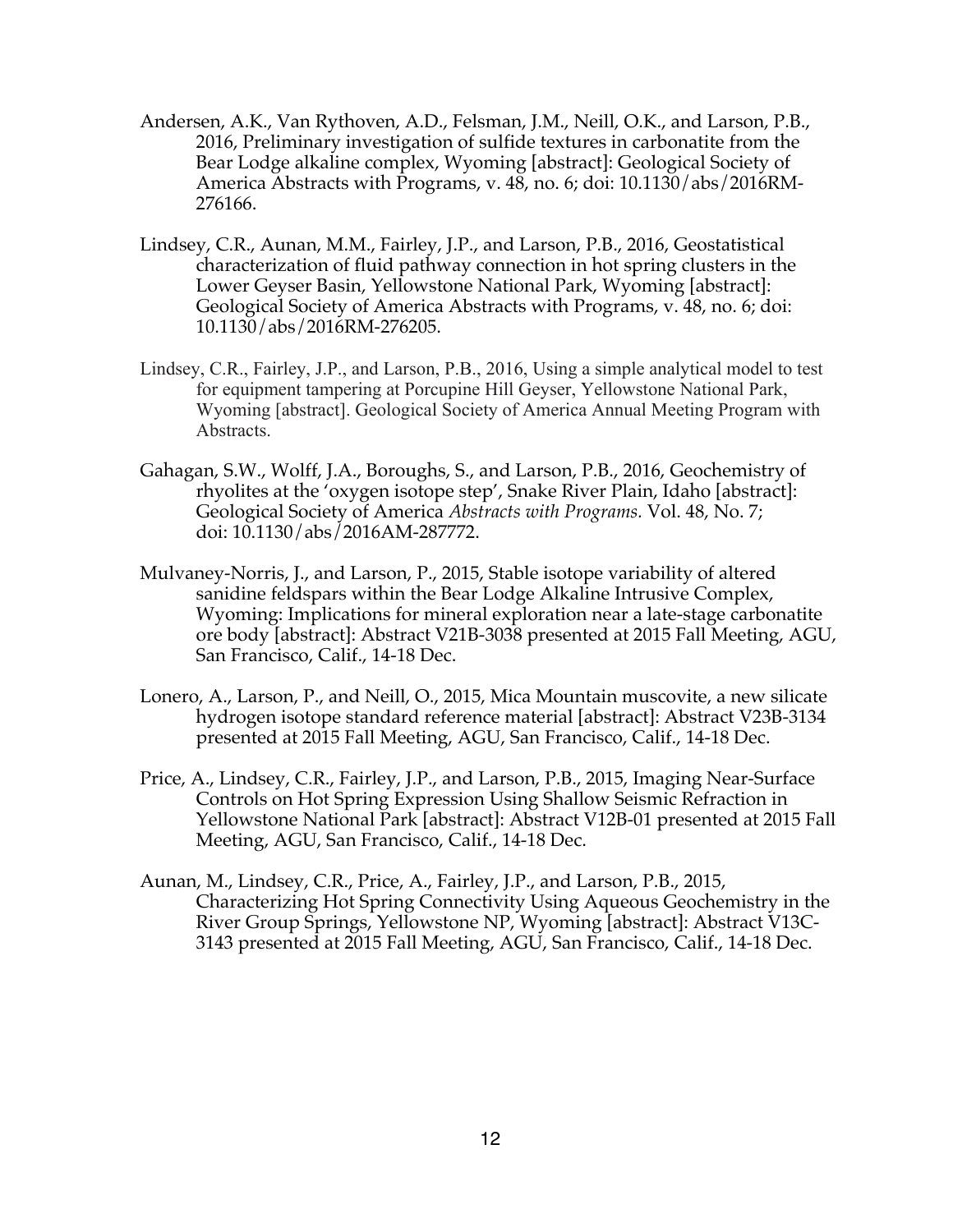- Lindsey, C.R., Price, A., Fairley, J.P., and Larson, P.B., 2015, Calculating Hot Spring/Atmospheric Coupling Using the Coefficient of Convective Heat Transfer [abstract]: Abstract V13C-3145 presented at 2015 Fall Meeting, AGU, San Francisco, Calif., 14-18 Dec.
- Lindsey, C.R., Price, A., Villegas, G., Fairley, J.P., and Larson, P.B., 2015, Investigating a breached fault relay ramp with shallow seismic and temperature data [abstract]: Geological Society of America Abstracts with Programs. Vol. 47, No. 7, p.317.
- Fairley, J.P., Larson, P.B., Lindsey, C.R., Villegas, G., Aunan M.M., Nickelson, S., and Price, A., 2015, Comparing shallow ground temperatures in acid-sulfate and high-chloride, circum-neutral hydrothermal discharge areas of Yellowstone National Park, Wyoming [abstract]: Geological Society of America Abstracts with Programs. Vol. 47, No. 7, p. 115.
- Larson, P., and Pritchard, C., 2015, Mixed basalt-rhyolite complexes north of the Yellowstone Caldera, WY, USA [abstract]: Goldschmidt Abstracts, 2015, 1772. Invited
- Morgavi, D., Arzilli, F., Pritchard, C.J., Petrelli, M., Larson, P.B., Dingwell, D.B., and Perugini D., 2015, Magma Mixing and Crystallization between Basaltic and Rhyolitic Melts [abstract]: Goldschmidt Abstracts, 2015, 2194.
- Genova, D.D., Morgavi, D., Hess, K.-U., Pritchard, C., Borovkov, N., Perugini, D., Larson, P., and Dingwell, D., 2014, Raman Investigation of Magma Mingling Experiments as a Tool for Tracking the Chemical and Structural Evolution of Melt [abstract]: Abstract V41A-4760 presented at 2014 Fall Meeting, AGU, San Francisco, Calif., 15-19 Dec.
- Morgavi, D., Arzilli, F., Pritchard, C., Perugini, D., Mancini, L., Larson, P., and Dingwell, D., 2014, 3D Morphochemistry of Basaltic/Rhyolitic Mixed Eruptions Revealed Via Microanalysis and X-ray Microtomography [abstract]: Abstract V33A-4838 presented at 2014 Fall Meeting, AGU, San Francisco, Calif., 15-19 Dec.
- McMillan, N.J., Larson, P.B., Fairley, J.P., Mulvaney-Norris, J.L., Donnelly, A., Ching, G., Lindsey, C.R., and Lubenow, B.L., 2014, Mass Flux Measurements of Hot Springs in Yellowstone National Park Using Deuterium Oxide Doping Method [abstract]: Geological Society of America Abstracts with Programs, Vol. 46, No. 6, p. 744.
- Lubenow, B.L., Lindsey, C.R., McMillan, N.J., Myers, J.T., and Schmidt, K.L., Fairley, J.P., and Larson, P.B., 2014, Best Practices for Shallow Ground Temperature Measurements [abstract]: Geological Society of America Abstracts with Programs, Vol. 46, No. 6, p. 120.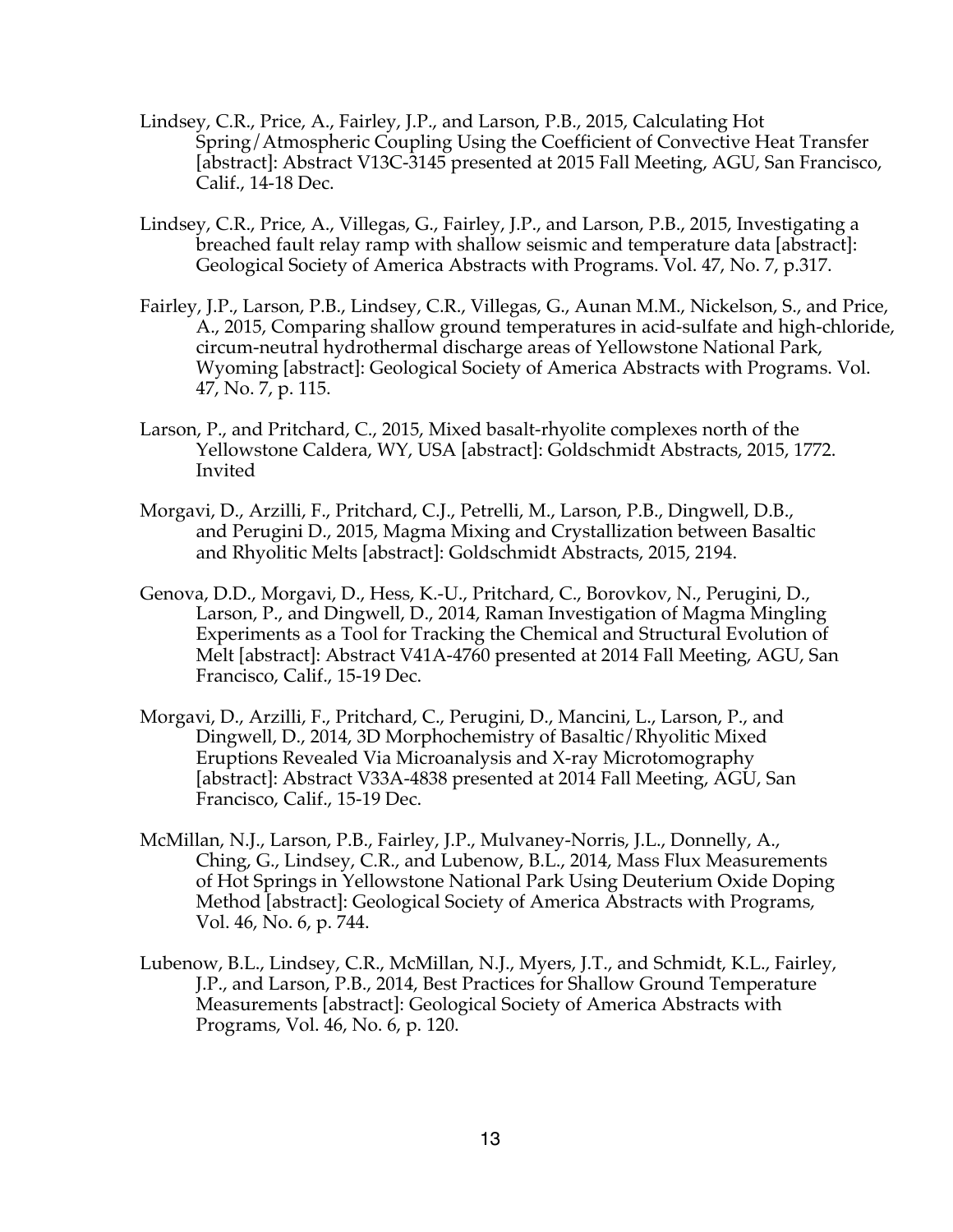- Moody, A.C., Lindsey, C.R., Lubenow, B.L., Fairley, J.P., and Larson, P.B., 2014, Rain Check: Variations in the Geostatistical Structure of Ground Temperature Surveys, Yellowstone National Park, USA [abstract]: Geological Society of America Abstracts with Programs, Vol. 46, No. 6, p. 120.
- Staffenberg, J.C., Larson, P.B., Wolff, J.A., Neill, O.K., Boroughs, S., and Lee, G.K., 2014, Geochemical Stratigraphy in the Yellowstone Lava Creek Tuff Magma Chamber: Implications for the Eruption Triggering Mechanisms from Major and Trace Element Zoning in Feldspar [abstract]: Geological Society of America Abstracts with Programs, Vol. 46, No. 6, p. 551.
- Lindsey, C.R., Lubenow, B.L., McMillan, N.J., Jones, B.N., and Schmidt, D.L., Fairley, J.P., and Larson, P.B., 2014, Application and Refinement of Ice Box Calorimetry for Heat Flux Measurements in Diverse Thermally Active Areas [abstract]: Geological Society of America Abstracts with Programs, Vol. 46, No. 6, p. 120.
- Kim, J., Moon, J-W., Lee, I., Kim, Y., and Larson, P., 2014, Copper Isotope Composition of Seafloor Hydrothermal Vents in Back-Arc and Arc Settings, Western Pacific [abstract]: Goldschmidt Conference 2014 Abstracts.
- Pritchard, C.J., Larson, P.B., Morgavi, D., Perugini, D., Arzilli, F., Mancini, L., and Dingwell, D., 2014, Preliminary Field, Petrologic, Experimental Mixing and Xray Computed Microtomography Results from the Mixed Basalt And Rhyolite Complexes along the East Gallatin-Washburn Fault Zone, Yellowstone National Park, WY, USA [abstract]: Geological Society of America Abstracts with Programs, Vol. 46, No. 5, p. 594.
- Andersen, A.K., Larson, P.B., and Clark, J.G., 2013, Rare Earth Element Zonation and Fractionation at the Bear Lodge REE Deposit, Wyoming [abstract]: Geological Society of America Abstracts with Programs, Vol. 45, No. 5., p. 42.
- Amrhein, K.E., Brueseke, M.E., and Larson, P.B., 2013, Testing Models of Low- $\delta$ <sup>8</sup>O Silicic Magmatism in the Mid-Miocene Santa Rosa-Calico Volcanic Field, NV [abstract]: Geological Society of America Abstracts with Programs, Vol. 45, No. 3., p. 25.
- Morgavi, D., Perugini, D., Pritchard, C.J., De Campos, C.P., Larson, P.B., and Dingwell, D.B., 2013, Experimental Constraints on Mixing between Basaltic and Rhyolitic Magmas [abstract]: International Association of Volcanology and Chemistry of the Earth's Interior (IAVCEI), Scientific Assembly, July, 2013, Kagoshima, Japan. Paper no. 4W ID-P18.
- Amrhein, K.E., Brueseke, M.E., and Larson, P.B., 2013, Isotope Constraints on Mid-Miocene Rhyolite Production in the Santa Rosa-Calico Volcanic Field, NV [abstract]: Geological Society of America Abstracts with Programs, Vol. 45, No. 7., p. 499.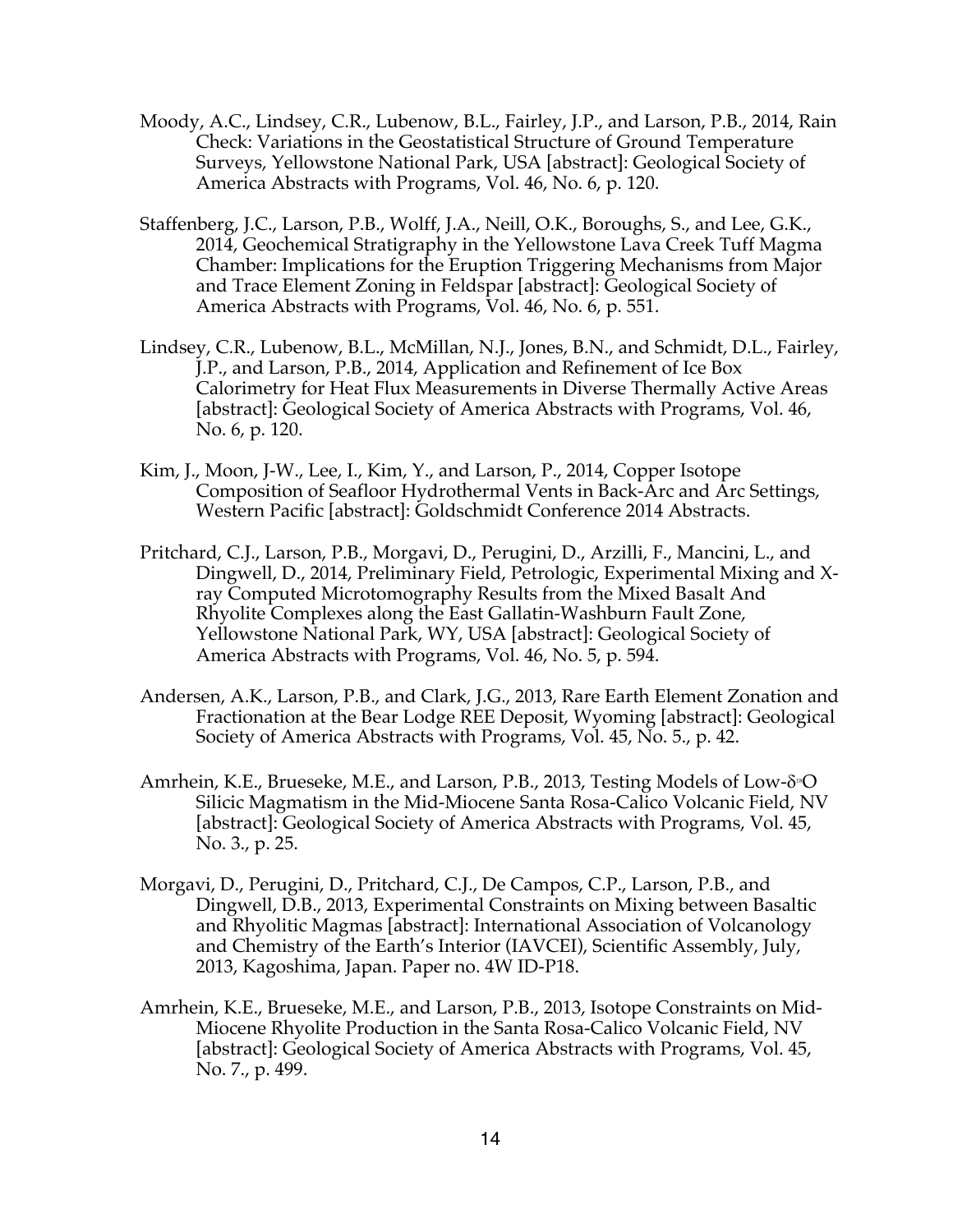- Andersen, A.K., Cosca, M.A., and Larson, P.B., 2013, Timing of Carbonatite Magmatism in the Bear Lodge Alkaline Complex, WY [abstract]: Geological Society of America Abstracts with Programs, Vol. 45, No. 7., p. 499.
- Andersen, A.K., Van Rythoven, A.D., Clark, J.G., and Larson P.B., 2013, Economic REE Distribution at the Bear Lodge Deposit, WY [abstract]: Geological Society of America Abstracts with Programs, Vol. 45, No. 7., p. 500.
- Majewski, D.J., Rowe, M.C., and Larson, P.B., 2013, Hydrous Mineral Chemistry of the Elkhead Mountains in NW Colorado: Insights into Mantle Sources and Magmatic Processes [abstract]: Geological Society of America Abstracts with Programs, Vol. 45, No. 7., p. 603.
- Andersen, A.K., Larson, P.B., and Rowe, M.C., 2013, REE Fractionation at the Bear Lodge REE+Au Deposit, USA: Evidence from Mineral Chemistry [abstract]: Mineralogical Magazine, Goldschmidt2013 Conference Abstracts, DOI:10.1180/minmag.2013.077.5.12, p. 592.
- Larson, P.B., 2013, Alteration and Fluid Flow in Large Continental Hydrothermal Systems [abstract – invited]: Mineralogical Magazine, Goldschmidt2013 Conference Abstracts, DOI:10.1180/minmag.2013.077.5.12, p. 592.
- Lonero, A., and Larson, P.B., 2013, Hydrothermal Alteration and Stable Isotope Ratios of the Sulfur Creek Tuff; A Window into the Subsurface Environment of the Yellowstone Caldera in Yellowstone National Park, WY [abstract]: Abstract V33E-2827 presented at 2013 Fall Meeting, AGU, San Francisco, Calif., 9-13 Dec.
- Schleiffarth, W.K., and Larson, P.B., 2013, Petrogenesis of Challis Volcanic Group, East-Central Idaho [abstract]: Abstract V51C-2679 presented at 2013 Fall Meeting, AGU, San Francisco, Calif., 9-13 Dec.
- Meek, T., Brueseke, M., Larson, P., and Hasten, Z., 2012, Oxygen isotope constraints on Mid-Miocene magma production in the Owyhee Mountains USA [abstract]: Geological Society of America Abstracts with Programs, Vol. 44, No. 7, p. 249.
- Majewski, D., Rowe, M., and Larson, P.B., 2012, Unraveling alkalic magmatism of the Jemez lineament: Interpretations from hydrous mineral geochemistry at Two Buttes, Colorado [abstract]: Geological Society of America Abstracts with Programs, Vol. 44, No. 6, p. 16.
- Larson, P., Pritchard, C., 2011, Geochemical changes due to propylitization in the Eocene Sawtooth ring zone, Idaho batholith, USA [abstract]: Geological Society of America Abstracts with Programs, Vol. 43, p. 634.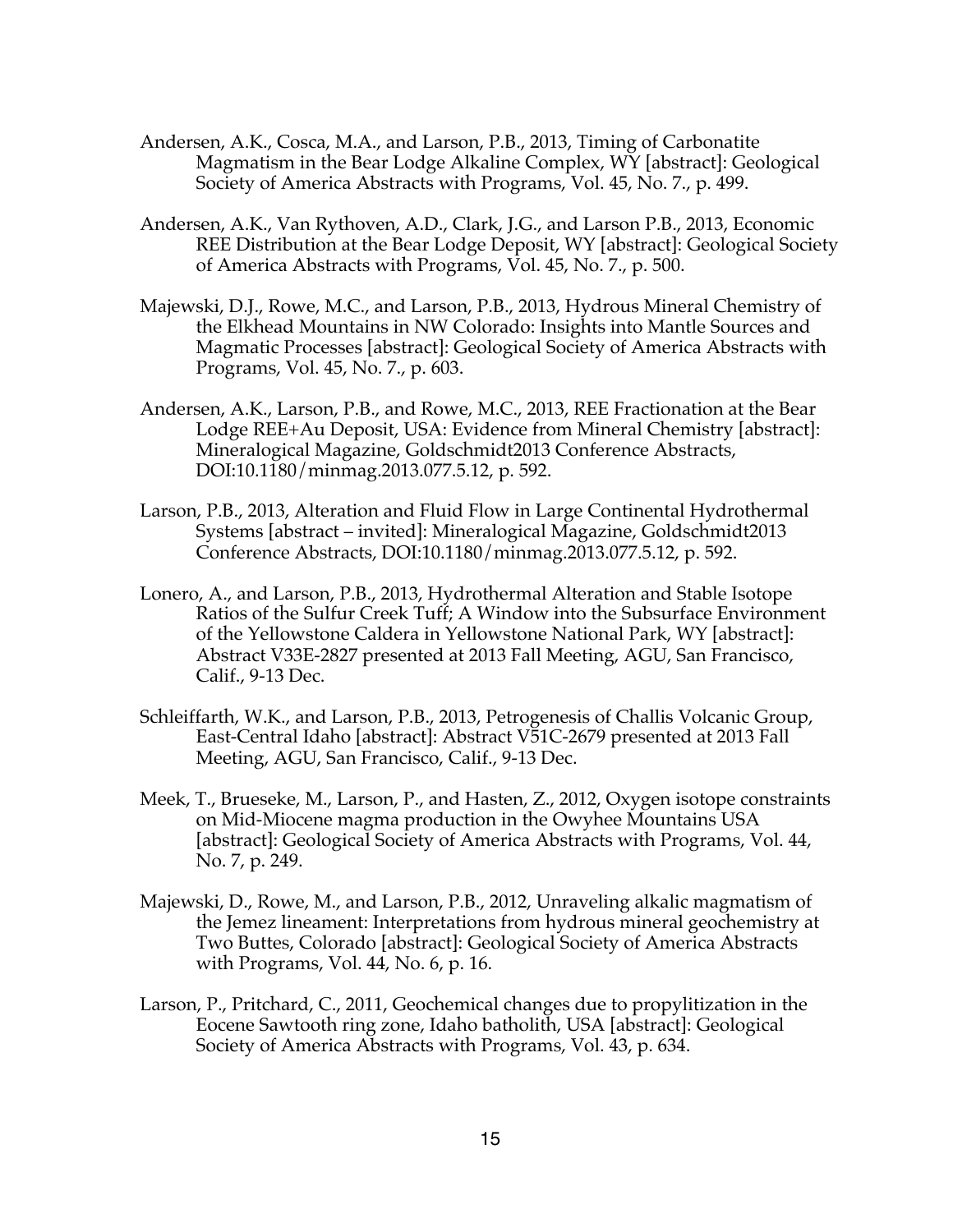- Boroughs S., Wolff, J., Ellis, B., Bonnichsen, B., and Larson, P., 2011, O rhyolite production in the central Snake River Plain [abstract]: Geological Society of America Abstracts with Programs, Vol. 43, p. 652.
- Pritchard C., Ellis, B., Larson, P., and Mark, D., 2011, New high precision  $\mathbb{R}$ Ar $/\mathbb{R}$ Ar measurements of the Huckleberry Ridge tuff: Member C – a caldera-forming, post-collapse rhyolite, Yellowstone, WY, USA [abstract]: Geological Society of America Abstracts with Programs, Vol. 43 ,p. 652.
- Tarbert, K., and Larson, P.B., 2010, Archean orthogneiss lithologies of Northern Yellowstone National Park and their geochemical contribution to the younger rhyolites [abstract]: Abstract V23B-2401 presented at 2010 Fall Meeting, AGU, San Francisco, Calif., 13-17 Dec.
- Pritchard, C.J., and Larson, P.B., 2010, Isotopic modeling and the formation of the post-caldera eastern Upper Basin Member rhyolites, Yellowstone, WY [abstract]: Abstract V23B-2403 presented at 2010 Fall Meeting, AGU, San Francisco, Calif., 13-17 Dec.
- Callicoat, J., Brueseke, M., and Larson, P.B., 2010, Oxygen isotope constraints on voluminous mid-Miocene effusive silicic magmatism in north-central Nevada [abstract]: Geological Society of America Abstracts with Programs, Vol. 42, No. 4, p. 105.
- Tarbert, K.D., and Larson, P.B., 2010, Preliminary geochemistry of samples from Yellowstone National Park [abstract]: Geological Society of America Abstracts with Programs, Vol. 42, No. 3, p. 49.
- Mallory, M., Holk, G.J., Larson, P.B., and Cochrane, M., 2010, A stable isotope and petrogenetic study of the alkaline Penticton group volcanic suite: the White Lake basin, south-central British Columbia, Canada [abstract]: Geological Society of America Abstracts with Programs, Vol. 42, No. 4, p. 105.
- Phillips, A.R., Larson, P., and John, D.A., 2009, Characterizing ancient hydrothermal systems of Sevenmile Hole in the Grand Canyon of the Yellowstone River, Yellowstone National Park, with mineralogy, stable isotopes, and fluid inclusions [abstract]: Geological Society of America Abstracts with Programs, Vol. 41, No. 7, p. 87.
- Sisson, T.W., Salters, V.J., Larson, P., and Rye, R.O., 2009, Geochemical and isotopic evidence for differentiation and assimilation in the origin of Mount Rainier's calc-alkaline andesitic suite [abstract]: Geological Society of America Abstracts with Programs, Vol. 41, No. 7, p. 191.
- Watts, K.E., Leeman, W.P., Bindeman, I.N., and Larson, P., 2009, Oxygen isotope study of Archean xenoliths constrains the source of supervolcanic rhyolites in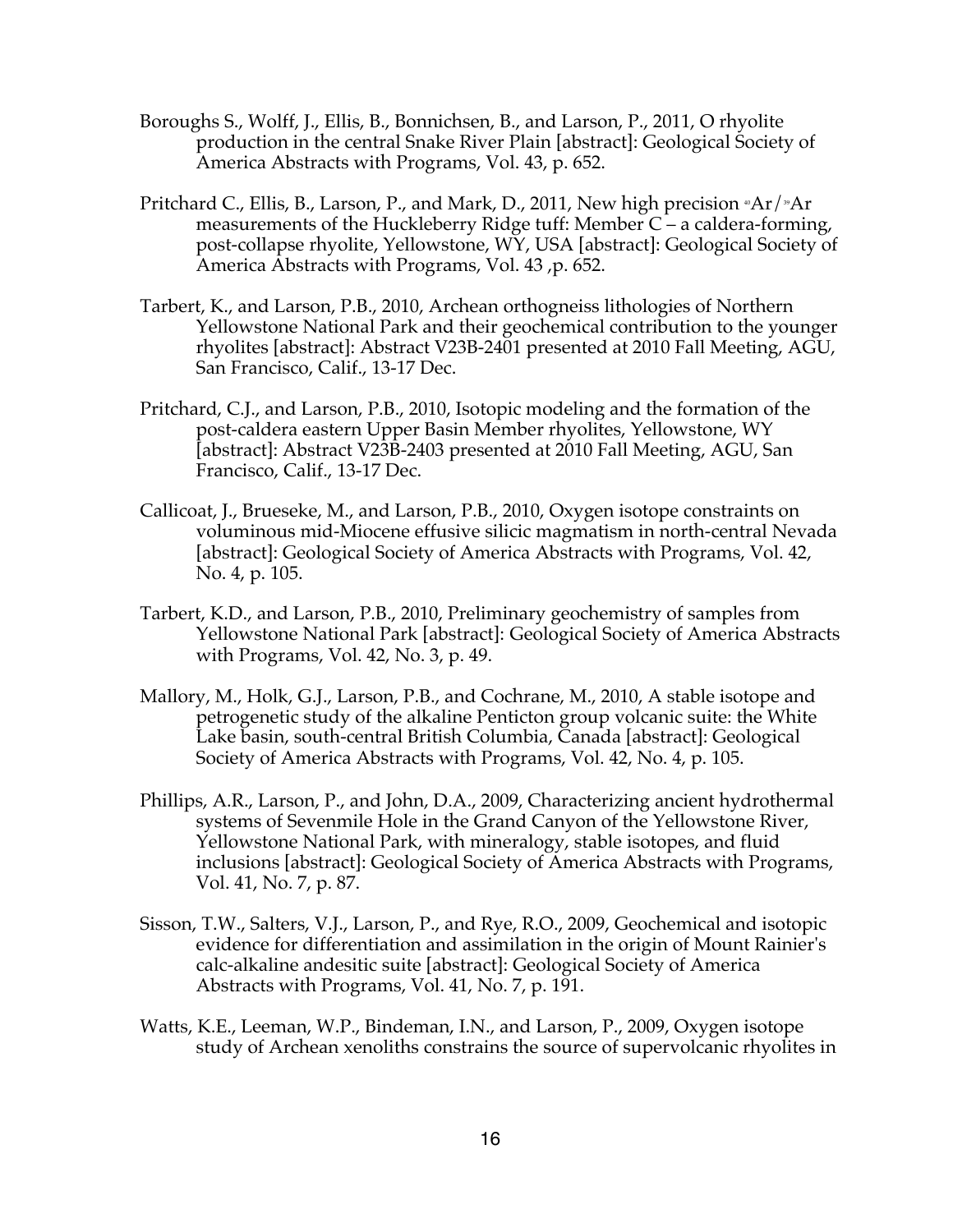the Snake River Plain-Yellowstone plateau volcanic province [abstract]: Geological Society of America Abstracts with Programs, Vol. 41, No. 7, p. 139.

- Manion, J.L., and Larson, P., 2009, Older hydrothermal activity along the northern Yellowstone caldera margin at Sulphur Creek, Yellowstone Park, Wyoming [abstract]: Geological Society of America Abstracts with Programs, Vol. 41, No. 7, p. 525.
- Pritchard, C.J., Larson, P., and Hart, G., 2009, Variable source rocks for low oxygen isotope rhyolites of the eastern Upper Basin member of the Plateau rhyolites, Yellowstone Caldera, WY [abstract]: Geological Society of America Abstracts with Programs, Vol. 41, No. 7, p. 139.
- Gaspar, M., Relvas, J., Carvalho, J., Larson, P., Hart, G., Pinto, A., Pacheco, N. 2008, Cu Isotopic variation in the Neves-Corvo deposit, Iberian Pyrite Belt [abstract]: Geochimica et Cosmochimica Acta, Volume 72, Issue 12, Supplement 1, p. A299.
- Larson, P., Phillips, A., John, D., Cosca, M., Pritchard, C., Andersen, A., Manion, J. 2008, Older Hydrothermal Alteration in the Yellowstone Caldera, Wyoming [abstract]: Geochimica et Cosmochimica Acta, Volume 72, Issue 12, Supplement 1, p. A518.
- Manion, J., and Larson, P., 2008, Older hydrothermal activity along the northern Yellowstone Caldera margin at Sulphur Creek, Yellowstone Park, Wyoming [abstract]: Eos Trans. AGU*,* 89(53), Fall Meet. Suppl., Abstract V11A-2002.
- Phillips, A., Larson, P., John, D., Pauley, B., 2008, Hydrothermal quartz oxygen isotope ratios in altered post-collapse rhyolite at Sevenmile Hole, Grand Canyon of the Yellowstone River, Yellowstone National Park, WY [abstract]: Eos Trans. AGU*,* 89(53), Fall Meet. Suppl., Abstract V11A-2017.
- Pritchard, C., and Larson, P., 2008, Evolution of eastern Upper Basin member rhyolites, Yellowstone Caldera, WY [abstract]: Eos Trans. AGU*,* 89(53), Fall Meet. Suppl., Abstract V21C-2115.
- Giles, A., Wolff, J., Larson, P., Urbanzyk, K., 2008, Two types of high-grade ignimbrite? A comparison between rhyolites of the Trans-Pecos Texas and central Snake River Plain volcanic fields [abstract]: Geological Society of America Abstracts with Programs, Vol. 40, no.3, p. 11.
- Phillips, A., Larson, P., John, D., Cosca, M., Pauley, B., Manion, J., Prtichard, C., and Andersen, A., 2007, Distribution of Hydrothermal Mineral Assemblages in the Sevenmile Hole Area, Grand Canyon of the Yellowstone River, Yellowstone National Park, Wyoming [abstract]: American Geophysical Union Annual Fall Meeting, San Francisco.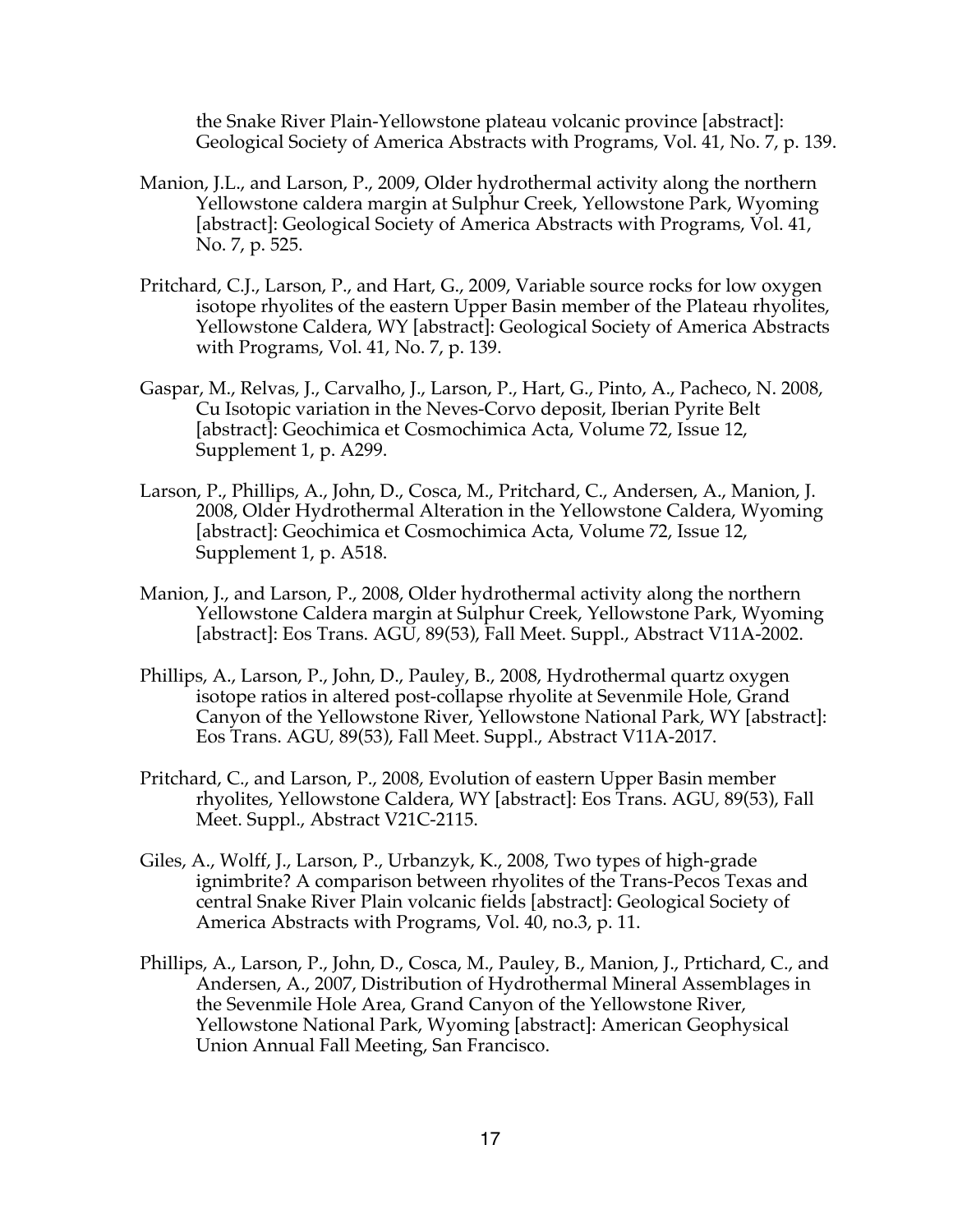- Boroughs, S., Wolff, J., Bonnichsen, B., and Larson, P., 2007, Isotope variations along the Yellowstone hotspot trace: can a single model explain in all? [abstract]: Geological Society of America Annual Meeting, Denver.
- Takeuchi, A., and Larson, P.B., 2006, A link between topography and volcanism in the Oregon Cascade Range [abstract]: American Geophysical Union Annual Fall Meeting, San Francisco.
- Larson, P.B., Cosca, M., Takeuchi, A., and Yano, R., 2006, Older shallow hydrothermal alteration along the north edge of the Yellowstone Caldera [abstract]: American Geophysical Union Annual Fall Meeting, San Francisco.
- Boroughs, S., Bonnichsen, B., Wolff, J., Bodchaux, M., and Larson, P., 2006, How much 18O-depleted rhyolite in the Snake River Plain? [abstract]: American Geophysical Union Annual Fall Meeting, San Francisco.
- Larson, P.B., and Marsh, B., 2005, Oxygen isotopes of orthopyroxene and plagioclase from the Dais Layered Intrusion of the Ferrar Dolerite magmatic system; McMurdo Dry Valleys, Antarctica [abstract]: American Geophysical Union Annual Fall Meeting, San Francisco.
- Takeuchi, A., and Larson, P.B., 2005, Longitudinal variation in terrestrial oxygen isotope records of modern water and mid-Miocene authigenic minerals: No mid-Miocene climatic optimum in the inland Pacific Northwest? [abstract]: American Geophysical Union Annual Fall Meeting, San Francisco.
- Maher, K.C., Wood, S., and Larson, P., 2005, Causes of variations in copper isotope ratios in the porphyry/skarn ore environment: sources or processes? [abstract]: Geological Society of America Annual Meeting, Salt Lake City.
- Cole, D.R., Labotka, T.C., Larson, P.B., More, K.L., Kenik, E.A., Fayek, M., Stadermann, F.J., and Riciputi, L.R., 2005, Mineral reaction interfaces and associated porosity generation [abstract]: Abstracts of the  $15^{\text{th}}$  V.M. Goldschmidt Conference, Geochimica et Cosmochimica Acta, v. 69, p. A169.
- Maher, K.C., and Larson, P.B., 2005, Copper isotope fractionation at high temperature: Investigating copper mineralization at Coroccohuayco, Peru [abstract]: Abstracts of the 15<sup>th</sup> V.M. Goldschmidt Conference, Geochimica et Cosmochimica Acta, v. 69, p. A212.
- Hickes, H.J., Larson, P.B., Wolff, J.A., and Vervoort, J.D., 2005, Sr-Nd-Pb-O isotope geochemistry of a Quaternary, caldera-forming, phonolitic etuptive sequence; The Deigo Hernandez Formation, Tenerife, Canary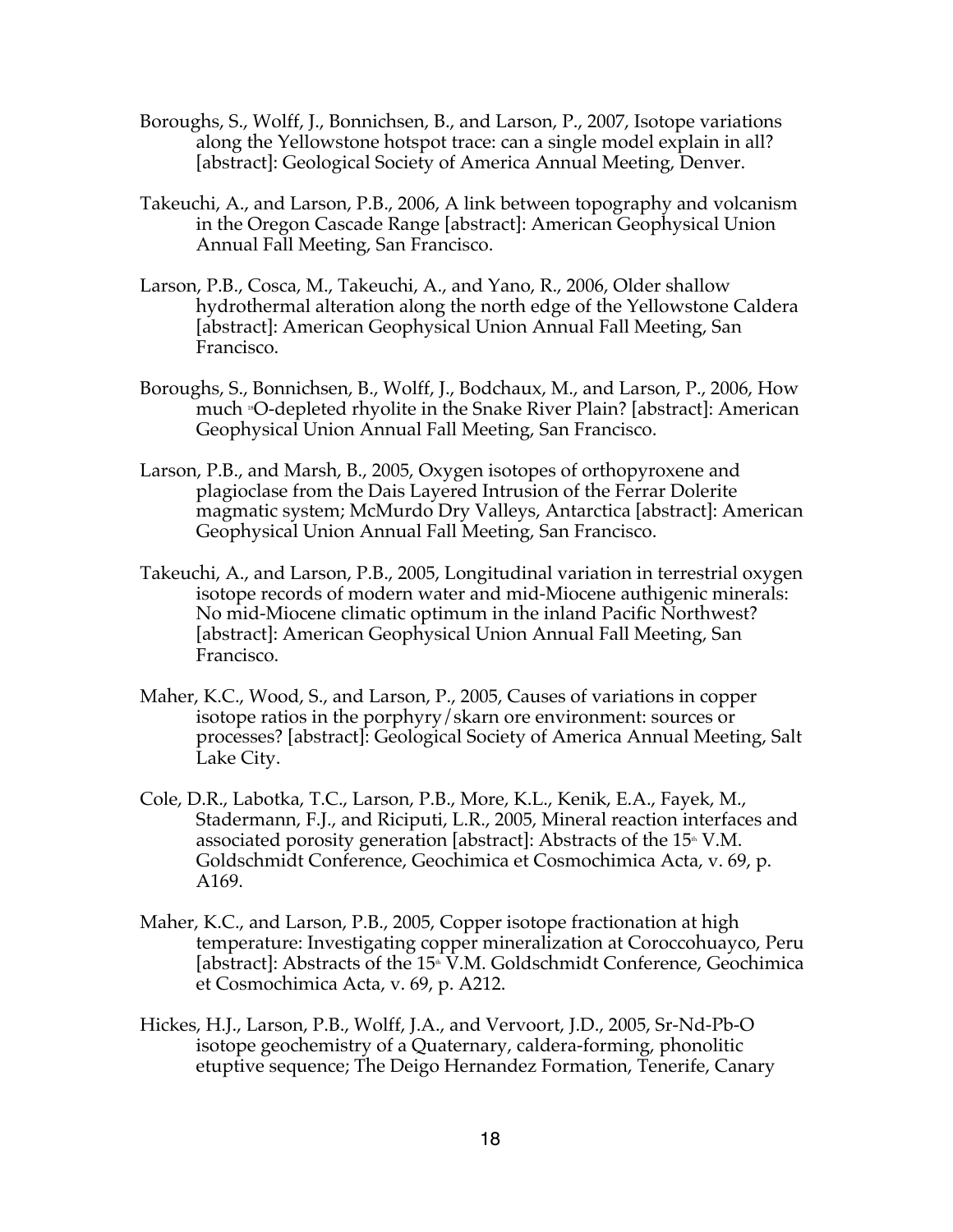Islands (Spain) [abstract]: Abstracts of the  $15^{\text{th}}$  V.M. Goldschmidt Conference, Geochimica et Cosmochimica Acta, v. 69, p. A242.

- Lee, R.B., Larson, P.B., and Vervoort, J.D., 2005, Genesis of a tonalitetrondhjemite suite within the accreted terrane, north-central Idaho [abstract]: Abstracts of the 15<sup>th</sup> V.M. Goldschmidt Conference, Geochimica et Cosmochimica Acta, v. 69, p. A248.
- Sha, G. S., Vervoort, J.D., Watkinson, A.J., Doughty, P.T., Prytulak, J., Lee, R. G., and Larson, P.B., 2004, Geochronologic constraints on the tectonic evolution of the Boehls Butte-Clearwater core complex: evidence from 1.01 ga garnets [abstract]: Geological Society of America Abstracts with Programs, v. 35, no. 4, p. 72.
- Boroughs, S., Wolff, J., Bonnichsen, B., Godchaux, M., and Larson, P., 2004, Large volume low  $\delta$ <sup>8</sup>O rhyolites in the Bruneau-Jarbidge volcanic center: evidence for large scale melting of hydrothermally altered crust? [abstract]: Geological Society of America Abstracts with Programs, v. 35, no. 4, p. 24.
- Lee, R., Larson, P., Vervoort, J., and Knaack, C., 2004, Zircon laser ablation u-pb ages from the suture zone and Idaho Batholith near Kamiah, Idaho [abstract]: Geological Society of America Abstracts with Programs, v. 36, no. 4, p. 75.
- Hickes, H.J., Larson, P.B., Wolff, J.A., Vervoort, J.D., 2004, Evaluating the role of crustal interaction with mantle-derived magmas: Sr-Nd-O isotope geochemistry of a Quaternary, caldera-forming, phonolitic eruptive sequence; the Diego Hernandez Formation, Tenerife, Canary Islands (Spain) [abstract]: Eos, Fall meeting supplement, v. 85, pp. ?.
- Hickes, H.J., Larson, P.B., Wolff, J.A., and Olin, P.H., 2003, Oxygen isotope variation within a Quaternary, caldera-forming, phonolitic eruptive sequence: the Diego Hernández Formation, Tenerife, Canary Islands, Spain [abstract]: Eos, Fall meeting supplement, v. 84, p. F1488.
- Boroughs, S., Wolff, J., Bonnichsen, B., Godchaux, M.M., and Larson, P.B., 2003, Large volume <sup>®</sup>O-depleted rhyolitic volcanism: the Bruneau-Jarbidge volcanic field, Idaho [abstract]: Eos, Fall meeting supplement, v. 84, pp. F1650-1651.
- Boroughs, S., Wolff, J.A., Bonnichsen, B., Godchaux, M.M., and Larson, P.B., 2003, Large-scale low  $\delta$ <sup>®</sup>O rhyolitic volcanism: the Bruneau-Jarbidge volcanic field, Idaho [abstract]: Geological Society of America Abstracts with Programs, v. 34, p. 183.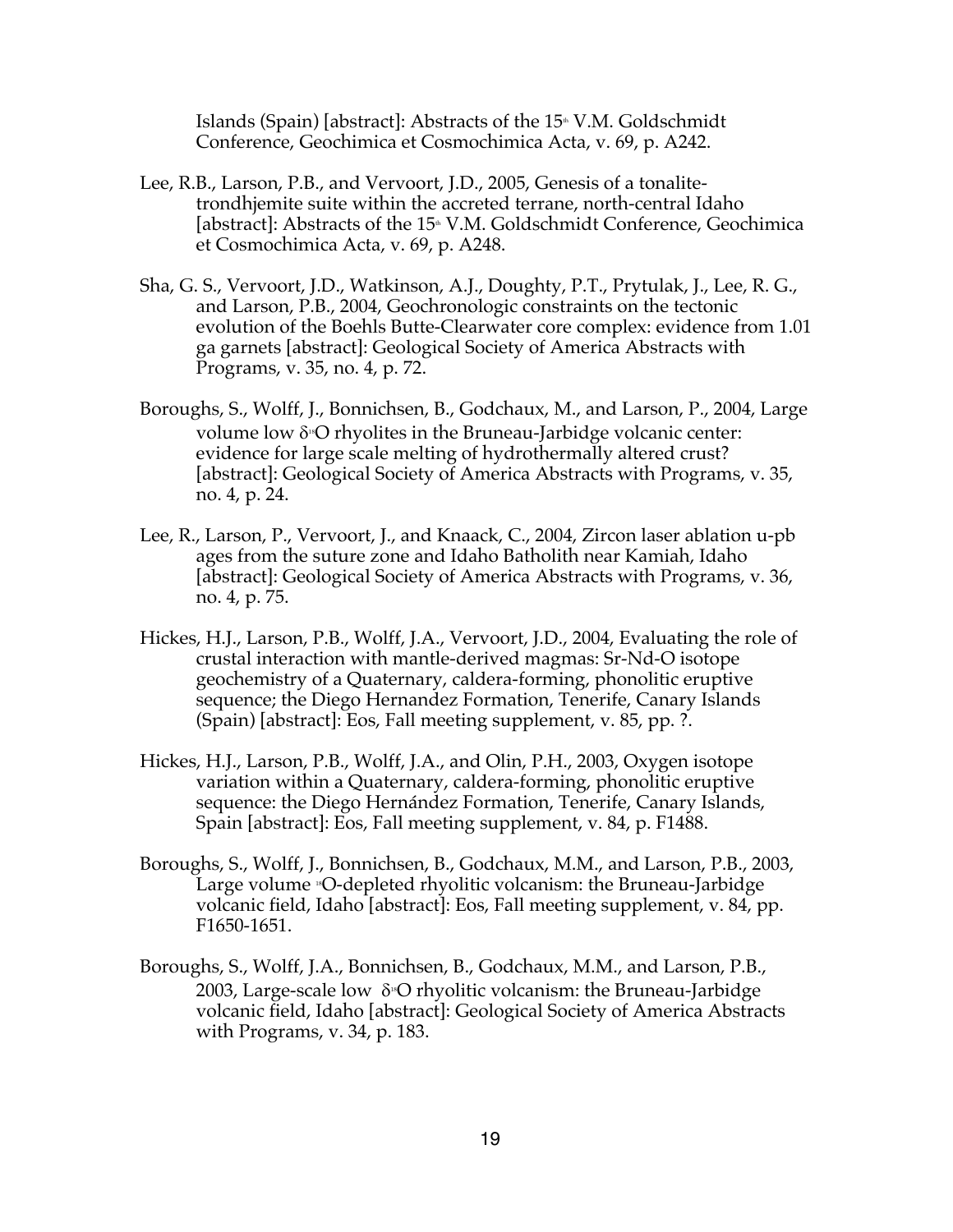- Larson, P.B., Ramos, F.C., Maher, K., 2003, Copper isotope variations in magmatic and hydrothermal ore deposits [abstract]: Geological Society of America Abstracts with Programs, v. 34, p. 357. *invited*
- Takeuchi, A., and Larson, P.B., 2003, Oxygen isotope evidence for the rapid late Miocene development of the rain shadow on the east side of the Washington Cascade Range [abstract]: Geological Society of America Abstracts with Programs, v. 34, p. 307. *invited*
- Lee, R.L., and Larson, P.B., 2003, Magmatic assimilation of oceanic sediments in the Wallowa-Seven Devils accreted terrane, north-central Idaho [abstract]: Geological Society of America Abstracts with Programs, v. 34, p. 555.
- Maher, K.C., Ramos, F.C., and Larson, P.B., 2003, Copper isotope characteristics of the Cu (+Au, Ag) skarn at Coroccohuayco, Peru [abstract]: Geological Society of America Abstracts with Programs, v. 34, p. 518.
- Hickes, H.J., Larson, P.B., Wolff, J.A. and Olin, P.H., 2002, Evidence for extremely shallow-level assimilation of phonolitic pumice by basaltic magma, Diego Hernandez Formation, Tenerife, Canary Islands, Spain [abstract]: Eos, Fall meeting supplement, v. 83. p. F1431.
- Maher, K.C., Larson, P.B., Ramos, F.C., Gaspar, M., and Chang, Z., 2002, Insights into ore deposit genesis using copper isotopes [abstract]: Eos, Fall meeting supplement, v. 83. p. F1499.
- Larson, P.B., Ramos, F.C., Maher, K., Gaspar, M., Chang, Z., Meinert, L.D., and Wolff, J.A., 2002, Cu isotopes: tracing metal sources in ore deposits [abstract]: Geochimica et Cosmochimica Acta, Abstracts of the 12<sup>th</sup> Annual V.M. Goldschmidt Conference, v. 66, p. A433.
- Nichols, H.J., Wolff, J.A., Larson, P.B., Pittari, A., Edgar, C.J., Cas, R.A.F. and Martí, J., 2001, The complex history of a caldera-forming magma: the El Abrigo ignimbrite, Tenerife, Canary Islands [abstract]: Eos**,** Fall meeting supplement, v. 82, p. F1380.
- Larson, P.B., Nichols, H.N., Wolff, J.A. and Martí, J., 2001, O and H isotope ratios of syenite blocks in the El Abrigo ignimbrite, Tenerife, Canary Islands: a hydrothermal fingerprint for assimilation [abstract]: Eos**,** Fall meeting supplement, v. 82, p. F1290.
- Larson, P.B., Robertson, M.C., Reppe, T.H., Mitchell, T.A., Geist, D.J., and Hawkesworthe, C.J., 2000, Crustal sources for Eocene intrusions in central Idaho: Sr, Nd, Pb, and O isotope constraints [abstract]: Geological Society of America Abstracts with Programs, v. 32, no. 6, p. 23. *invited*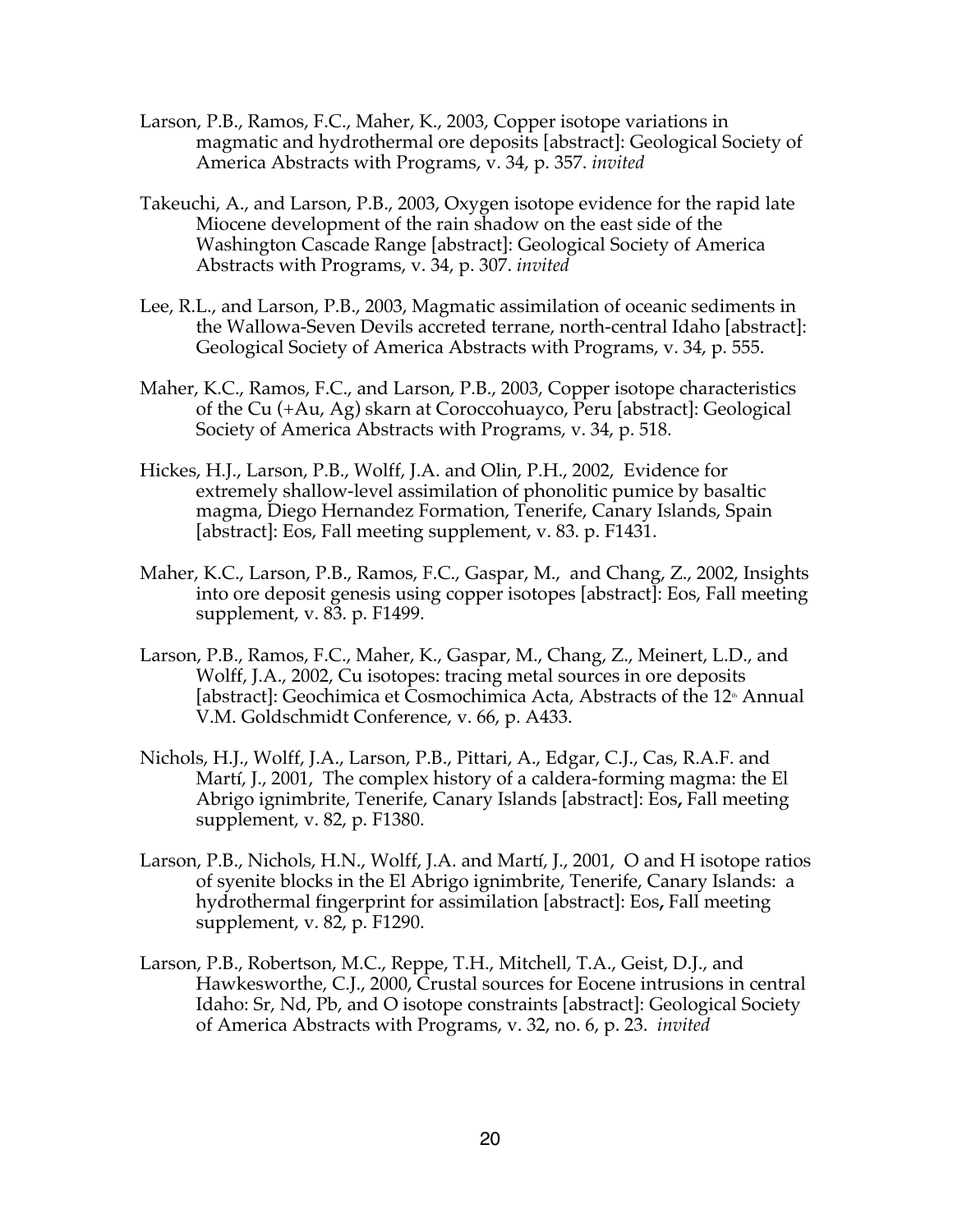- Cole, D.R., Larson, P.B., and Riciputi, L.R., 2000, Time estimates of hydrothermal fluid-mineral interaction controlled by coupled reaction-diffusion at the microscopic scale [abstract]: Geological Society of America Abstracts with Programs, v. 32, no. 7, p. 290.
- Larson, P.B., Grandy, J.S., Wolff, J.A., Marti, J., and Sharp, Z.D., 2000, Trace element and oxygen isotopic modification of ocean island basalts by crustal assimilation: Tenerife, Canary Islands [abstract]: Geological Society of America Abstracts with Programs, v. 32, no. 7, p. 323.
- Driver, L.A., Larson, P.B., and Hawkesworth, C.J., 1999, Crustal source signatures in mid-Cretaceous magmas in the Kootenai Arc: O, Sr, and Nd isotope ratios in the Spirit Pluton, NE Washington, USA [abstract]: Geological Society of America Abstracts with Programs, v. 31, no. 7, p. 414.
- Grandy, J. S., Wolff, J. A., and Larson, P. B., 1998, Interaction of ocean island magma and hydrothermally altered crust, Tenerife, Canary Islands [abstract], Eos, Transactions supplement, v. 79, p F943-944.
- Larson, P.B., and Wolff, J.A., 1998, Trace element and oxygen isotope geochemistry of phonolitic pumice deposits from the Guajara and Diego Hernandez Formations: Fractional crystallization vs. assimilation of nepheline syenite [abstract]: Evolution of Ocean Island Volcanoes, Geological Society of America Penrose Conference Program and Abstract Volume, p. 54.
- Riciputi, L.R., Cole, D.R., Larson, P.B., and Mora, C.I., 1998, A SIMS investigation of chemical and oxygen isotope exchange associated with syntaxial feldspar replacement in the Rico Dome, Co. [abstract]: Geological Society of America Abstracts with Programs, v. 30, no. 6, p. 271.
- Wolff, J.A., and Larson, P.B., 1998, Trace element and oxygen isotope geochemistry of phonolitic pumice deposits from the Guajara and Diego Hernandez Formations: Fractional crystallization vs. assimilation of nepheline syenite [abstract]: The Geology and Geophysics of Tenerife, Workshop abstracts, p. 39.
- Ball, J.B., Keller, C.K., and Larson, P.B., 1997, Stable isotopes in the hydrosphere of southeastern Washington-Part I. Measuring  $d$ <sup>\$</sup>O of water in the vadose zone [abstract]:The 2nd Symposium on the Hydrogeology of Washington State, abstracts p. 57.
- Mitchell, T.A., and Larson, P.B., 1997, Rare earth element and isotopic constraints on magma genesis and source region of the Big Smoky Creek stock, central Idaho [abstract]: Geological Society of America Abstracts with Programs, v. 29, no. 6, p. 455-456.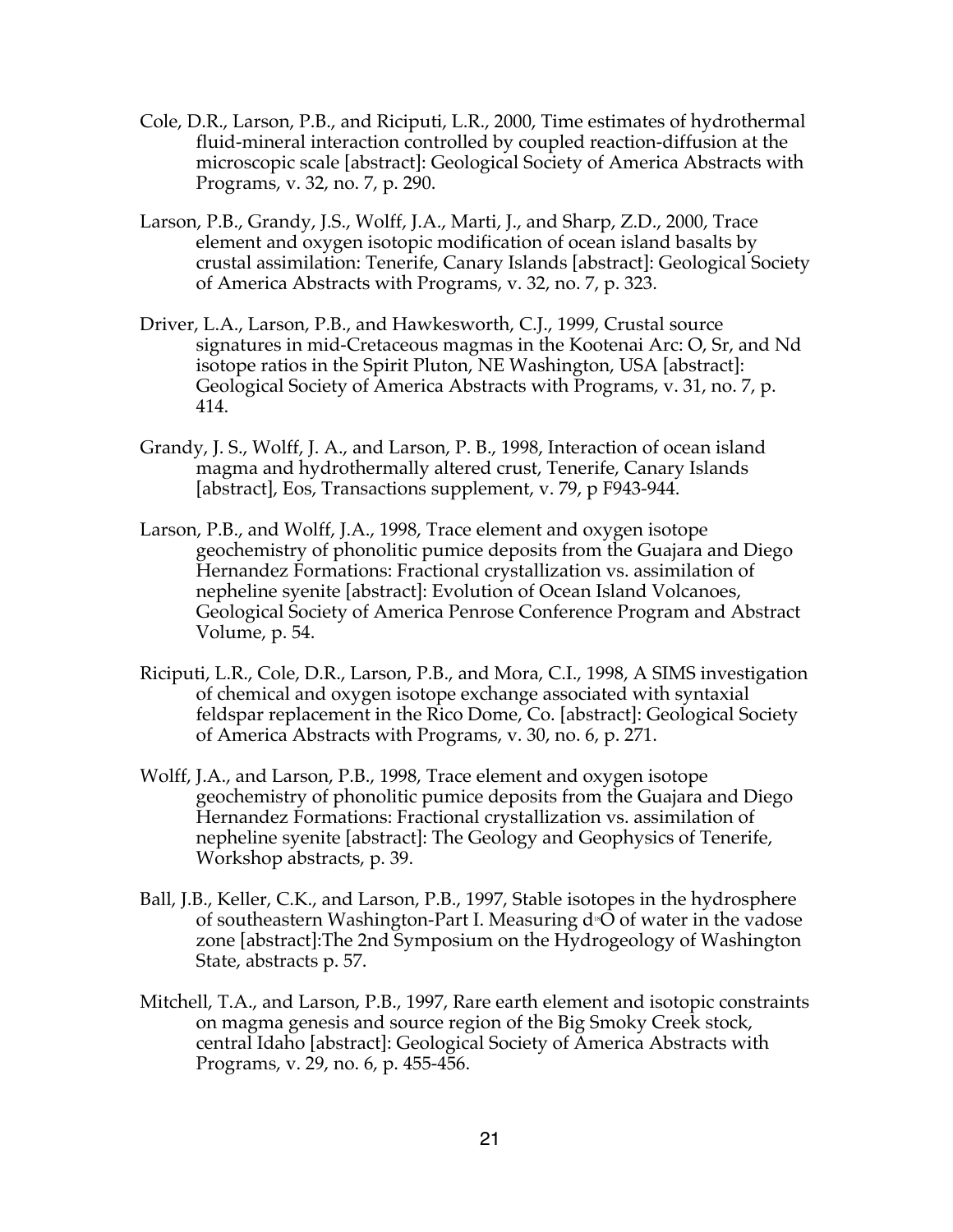- Reppe, T.H., and Larson, P.B., 1997, Radiogenic and stable isotope evidence for the origin of the Eocene Prairie Creek stock, Blaine and Camas Counties, Idaho [abstract]: Geological Society of America Abstracts with Programs, v. 29, no. 6, p. 456.
- Larson, P.B., 1997, Coupled plagioclase exchange reactions in a natural hydrothermal system: Seventh Annual V.M. Goldschmidt Conference, p. 122.
- Rosenberg, P.E., and Larson, P.B., 1997, Isotope geochemistry of quartzcarbonate veins associated with the Coeur d'Alene mineralization: Seventh Annual V.M. Goldschmidt Conference, pp. 179-180.
- Rosenberg, P.E., and Larson, P.B., 1996, The age of quartz-carbonate veins associated with the Coeur d'Alene mineralization [abstract]: Geological Society of America Abstracts with Programs, v. 28, no. 7, p. 475.
- Larson, P.B., Meuzelaar, T., and Cunningham, C.G., 1996, Contemporaneous epithermal Ag-Pb-Zn vein and stockwork Mo mineralization at Rico, CO [abstract]: Geological Society of America Abstracts with Programs, v. 28, no. 7, p. 403.
- Robertson, M.C., and Larson, P.B., 1996, Trace element and Pb isotopic constraints on magma genesis in the Eocene Boulder Mountain stock, central Idaho [abstract]: Geological Society of America Abstracts with Programs, v. 28, no. 7, p. 420.
- Larson, K.R., Keller, C., Allen-King, R.M., Larson, P.B., and Hathhorn, W.E., 1996, A stable isotope study of the water budget of a basalt aquifer system [abstract]: Geological Society of America Abstracts with Programs, v. 28, no. 7, p. 198.
- Geist, D., Jellinek, M., and Larson, P., 1996, Infra- to supra-structure of a graniterhyolite magmatic system, Challis Volcanic Field, Idaho [abstract]: Geological Society of America Abstracts with Programs, v. 28, no. 5, p. 68.
- Conrey, R.M., Hooper, P.R., Larson, P.B., Chesley, J., and Ruiz, J., 1996, Trace element and isotopic evidence for two types of crustal melting beneath a high Cascade volcanic center, Mr. Jefferson, OR [abstract]: Geological Society of America Abstracts with Programs, v. 28, no. 5, p. 57.
- Larson, P.B., Cunningham, C.G., Meuzelaar, T., and Naeser, C.W., 1995, Heated ground water formed paleothermal anomaly around major Mo and Ag deposits near Rico, Colorado [abstract]: Geological Society of America Abstracts with Programs, v. 46, no. 6, p. 313. *Invited*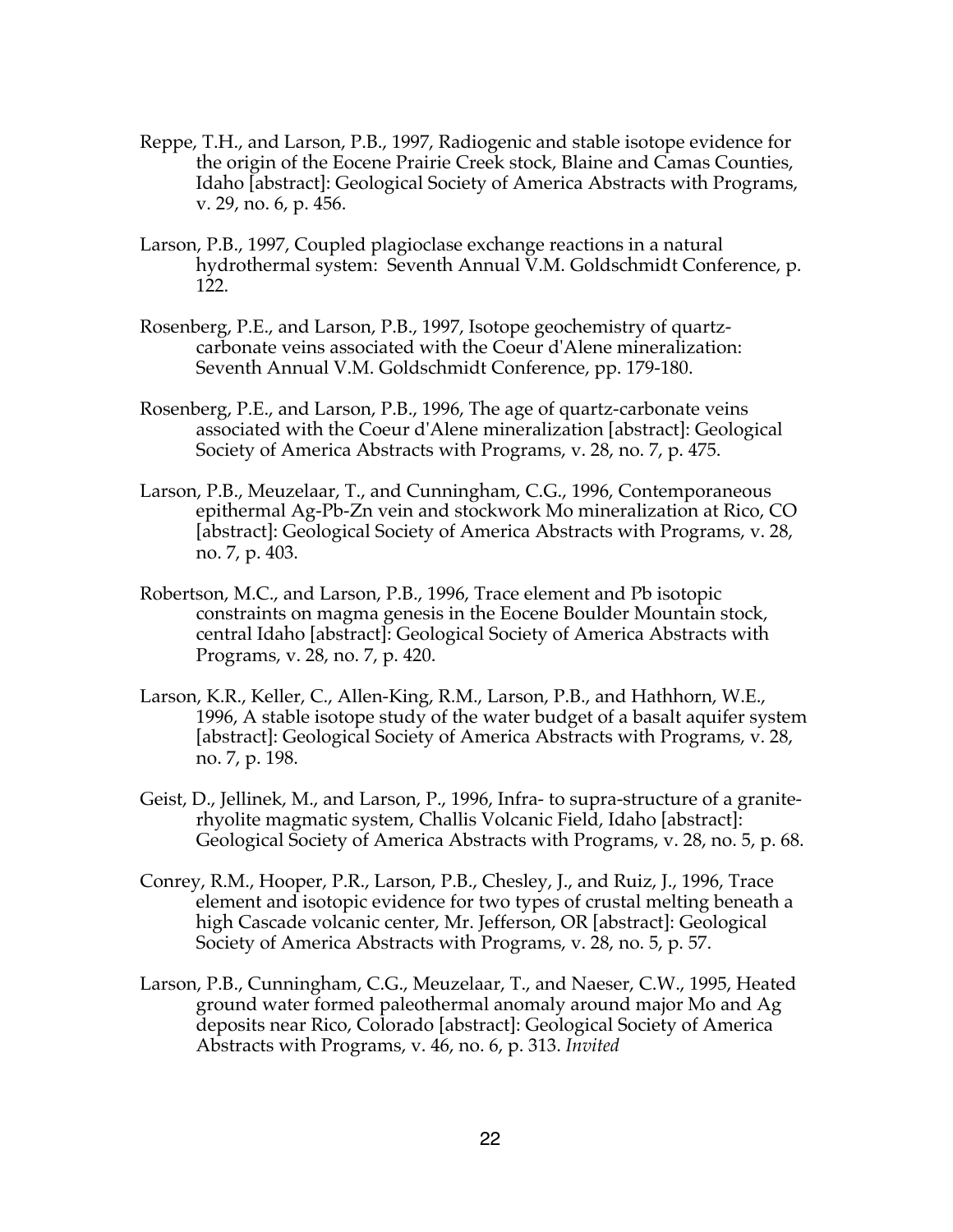- Larson, P.B., and Geist, D.J., 1995, Assimilation and the origin of low-18O magmas: Evidence from the Eocene Casto pluton, Idaho [abstract]: Geological Society of America Abstracts with Programs, v. 27, p. A-46.
- Larson, P.B., Cunningham, C.G., Meuzelaar, T., and Naeser, C.W., 1995, Heated ground water formed paleothermal anomaly around major Mo and Ag deposits near Rico, Colorado [abstract]: Geological Society of America Abstracts with Programs (Annual National Meeting, New Orleans), v. 27, p. A-313.
- Meuzelaar, T., Larson, P.B., and Cunningham, C.G., 1995, Metasomatism and isotope exchange within the mineralized sedimentary rocks, Rico, Co [abstract]: Geological Society of America Abstracts with Programs, v. 27, no.4, p 47.
- Lowe, C.H., and Larson, P.B., 1995, Geology and mineralization of the Key East gold deposit, Ferry County, WA [abstract]: Geological Society of America Abstracts with Programs, v. 27, no.4, p. 44.
- White, C.M., Larson, P.B., and Hart, W.K., 1995, Petrology of the Graveyard Point sill, a differentiated tholeiitic intrusion at the northern edge of the Basin and Range province, Oregon [abstract]: 1995 IGCP Project 336, Proceedings, Duluth, MN, pp. 205-206.
- Marchev, P., Larson, P., Rogers, G., Vaselli, O., and Raicheva, R., 1994, Crustal thickness (CT) control on the Sr, Nd, and O isotopic variation in the Macedonean-Rhodope-North Aegean magmatic belt (MRNAMB) [abstract]: International Volcanological Congress Abstracts, Ankara, Turkey (no page numbers in volume).
- Marshall, J., Zhang, J., Rember, W.C., Jennings, D., and Larson, P., 1994, Stable carbon isotope ratios and intrinsic water-use efficiency of Miocene fossil leaves compared to modern congeners [abstract]: Ecological Society of America Annual Meeting Abstracts, v. 75.
- Rosenberg, P.E., and Larson P.B., 1994, Snowbird-type quartz carbonate deposits, western Montana [abstract]: Geological Society of America Abstracts with Programs, v. 26, p. 310.
- Larson, P.B., 1993, Alteration in a large, 4 Ma, mineralized hydrothermal system: mineralogy, stable isotopes, and mass exchange in an upwelling fossil goethermal plume at Rico, Colorado [abstract]: Geological Society of America Abstracts with Programs, v. 25, p. 67.
- Geist, D., Howard, K., and Larson, P., 1992, Crystal-fractionation origin for a bimodal tholeiite-rhyolite volcano: Volcan Alcedo, Galapagos: EOS, Transactions American Geophysical Union, Fall Meeting Abstracts, v. 73,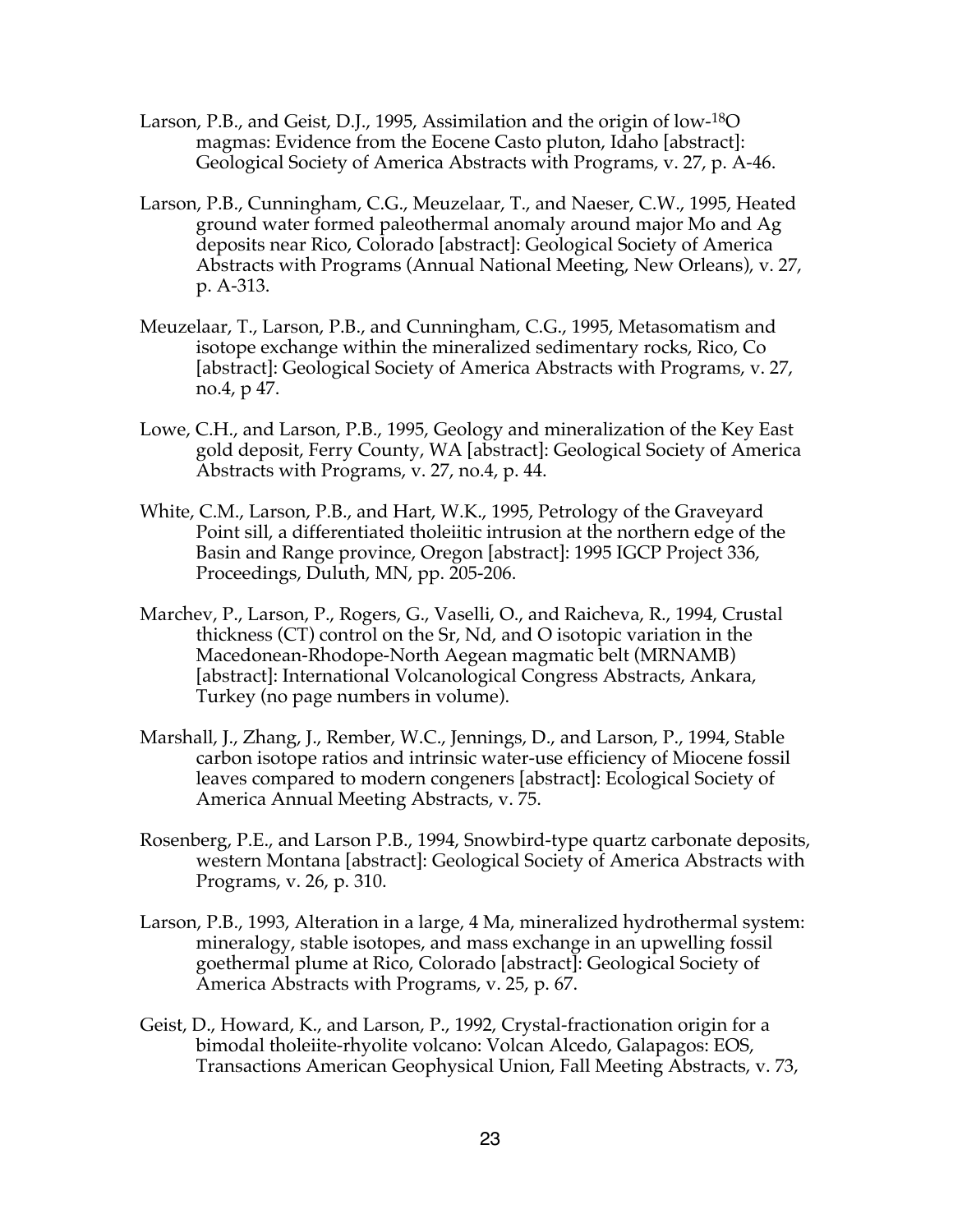p. 622-3.

- Zimmerman, B.S,. Myers, G.L., Meinert, L.D., and Larson, P.B., 1992, Stable isotope evidence for magmatic fluid dominance in the Fortitude gold skarn deposit, Lander County, Nevada [abstract]: Geological Society of America Abstracts with Programs, v. 24, p. 144-5.
- Larson, P.B., Cunningham, C.G., and Naeser, C.W., 1992, Large scale effects of hydrothermal alteration in the Rico paleothermal anomaly, southwest Colorado, U.S.A.: 29th International Geological Congress Abstracts, Kyoto, Japan, v. 3, p. 768. *Invited*
- Larson, P.B., 1992, Large-scale effects of hydrothermal alteration in the Rico paleothermal anomaly, Colorado: Annual Pacific Northwest Mining and Metals Conference, Abs. with Prog., p. 17. *Invited*
- Larson, P.B., Cunningham, C.G., and Naeser, C.W., 1991, Oxygen isotope and water/rock ratio variations in the Rico paleothermal anomaly, Colorado [abstract]: Geological Society of America Abstracts with Programs, v. 23, p. 293-294.
- Larson, P.B., Zimmerman, B.S., Cunningham, C.G., and Naeser, C.W., 1991, Geochemical and thermal gradients in the 4 Ma Rico paleothermal anomaly, Colorado: Effects of a continental convective hydrothermal plume. Pacific Northwest Amer. Geophys. Union Abstract Volume with Meeting Program, p. 22.
- Larson, P.B., Zimmerman, B.S., Cunningham, C.G., and Naeser, C.W., 1991, Large-scale alteration effects in the Rico paleothermal anomaly, Colorado [abstract]: Geological Society of America Abstracts with Programs, v. 23, p. 40.
- Criss, R.E., Larson, P.B., and Taylor, H.P., Jr., 1990, Implications of  ${}^{18}O/{}^{16}O$  and D/H data on hydrothermally altered terranes to the deep-level and longterm characteristics of caldera-related hydrothermal systems [abstract]: EOS, Transactions American Geophysical Union, Fall Meeting Abstracts, v. 71, p. 1677. Invited.
- Larson, P.B., Zimmerman, B.S., and Cunningham, C.G., 1990, Mass flux and hydrothermal reactions in the hornblende latite porphyry, Rico paleothermal anomaly, Colorado [abstract]: Geological Society of America Abstracts with Programs, v. 22, p. 181.
- Zimmerman, B.S., and Larson, P.B., 1990, Gold mineralization in a Miocene hot spring system, Red Butte, Oregon [abstract]: Geological Society of America Abstracts with Programs, v. 22, p. 52.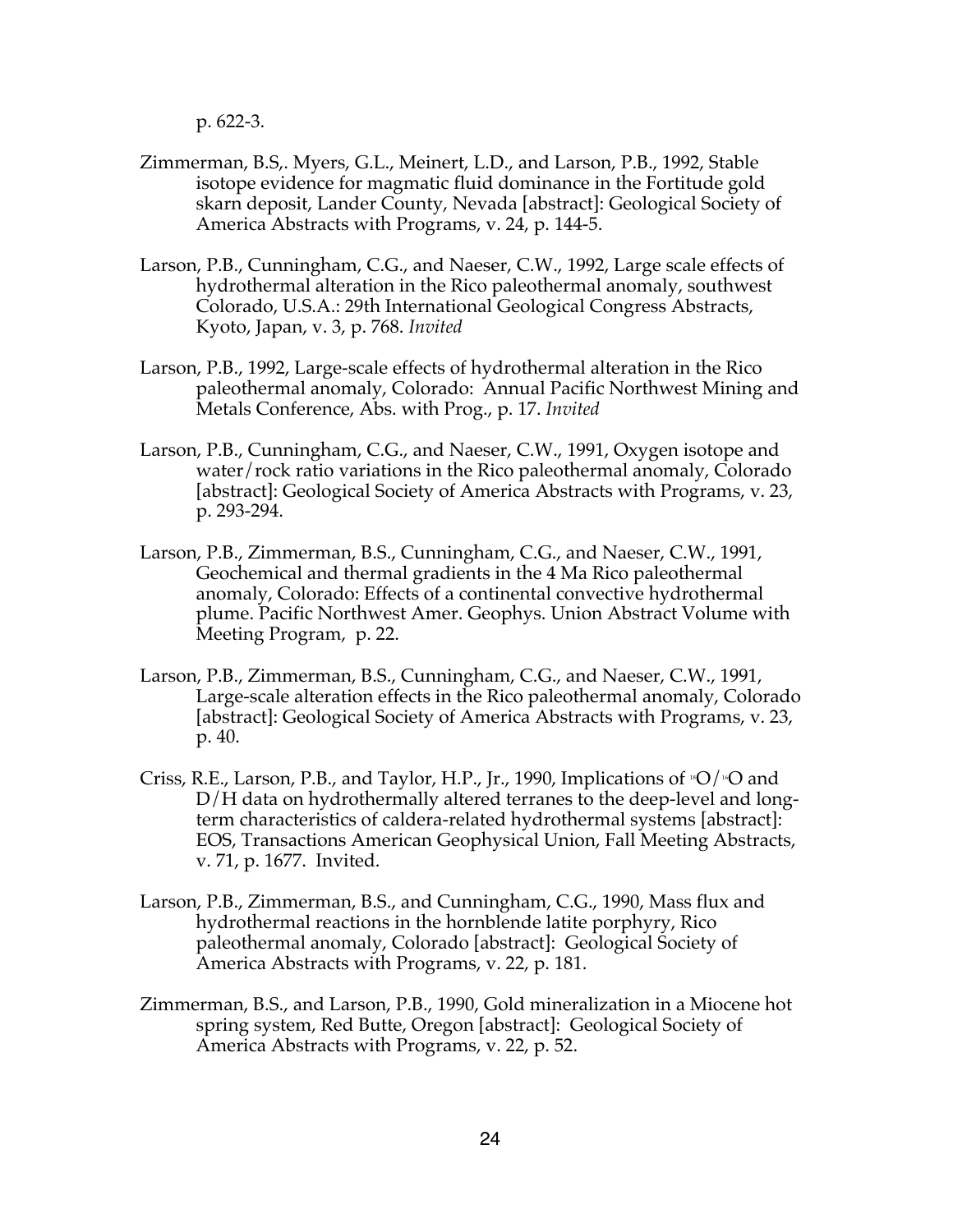- Zimmerman, B.S., and Larson, P.B., 1989, Epithermal gold mineralization on Indian Head Mountain, Washington County, Idaho [abstract]: Geological Society of America Abstracts with Programs, v. 21, p. 163.
- Larson, P.B., 1987, Geology and oxygen isotope geochemistry of the Bruce volcanogenic massive sulfide deposit, Bagdad, Arizona [abstract]: Geological Society of America Abstracts with Programs, v. 19, p. 740. Invited.
- Cunningham, C.G., Naeser, C.W., Cameron, D.E., Barrett, L.F., Wilson, J.C., and Larson, P.B., 1987, The Pliocene paleothermal anomaly at Rico, Colorado as related to a major molybdenum deposit [abstract]: Geological Society of America Abstracts with Programs, v. 19, p. 268-269. Invited.
- Brooks, J.W., and Larson, P.B., 1987, Oxygen and hydrogen isotopes as an exploration tool in the epithermal environment: example from the Mammoth Revenue vein, Platoro caldera, San Juan Mountains, Colorado [abstract]: Geological Society of America Abstracts with Programs, v. 19, p. 362. Invited.
- Larson, P.B., and Bloom, J.G., 1987, K-Ar alteration ages in the Mineral Point District, Eureka graben area, western San Juan Mountains, Colorado [abstract]: Geological Society of America Abstracts with Programs, v. 19, p. 313. Invited.
- Larson, P.B., and Taylor, H.P., Jr., 1987, Oxygen isotope variations in Tertiary solfataric deposits, San Juan Mountains, Colorado [abstract]: Geological Society of America Abstracts with Programs, v. 19, p. 397-398. Invited.
- Larson, P.B., 1986, Progressive mineral alteration and oxygen isotope depletions in the Lake City hydrothermal system (23 Ma), Colorado: Collected abstracts for the Workshop on Geochemical Modeling, Fallen Leaf Lake, California (sponsored by the Lawrence Livermore National Laboratory, Nuclear Waste Management Projects).
- Larson, P.B., Bailey, K.H., and Taylor, H.P., Jr., 1986, Oxygen isotope evidence for two distinct fluid sources in the Rico mining district, southwest Colorado [abstract]: Geological Society of America Abstracts with Programs, v. 18, p. 390.
- Bailey, K.H., and Larson, P.B., 1986, Magmatic sulfide minerals in the Ferrar dolerite, South Victoria Land, Antarctica [abstract]: Geological Society of America Abstracts with Programs, v. 18, p. 532.
- Brooks, J.W., Larson, P.B., and O'Neil, J.R., 1986, Paragenesis and fluid characteristics of the Mammoth Revenue vein, Platoro caldera, San Juan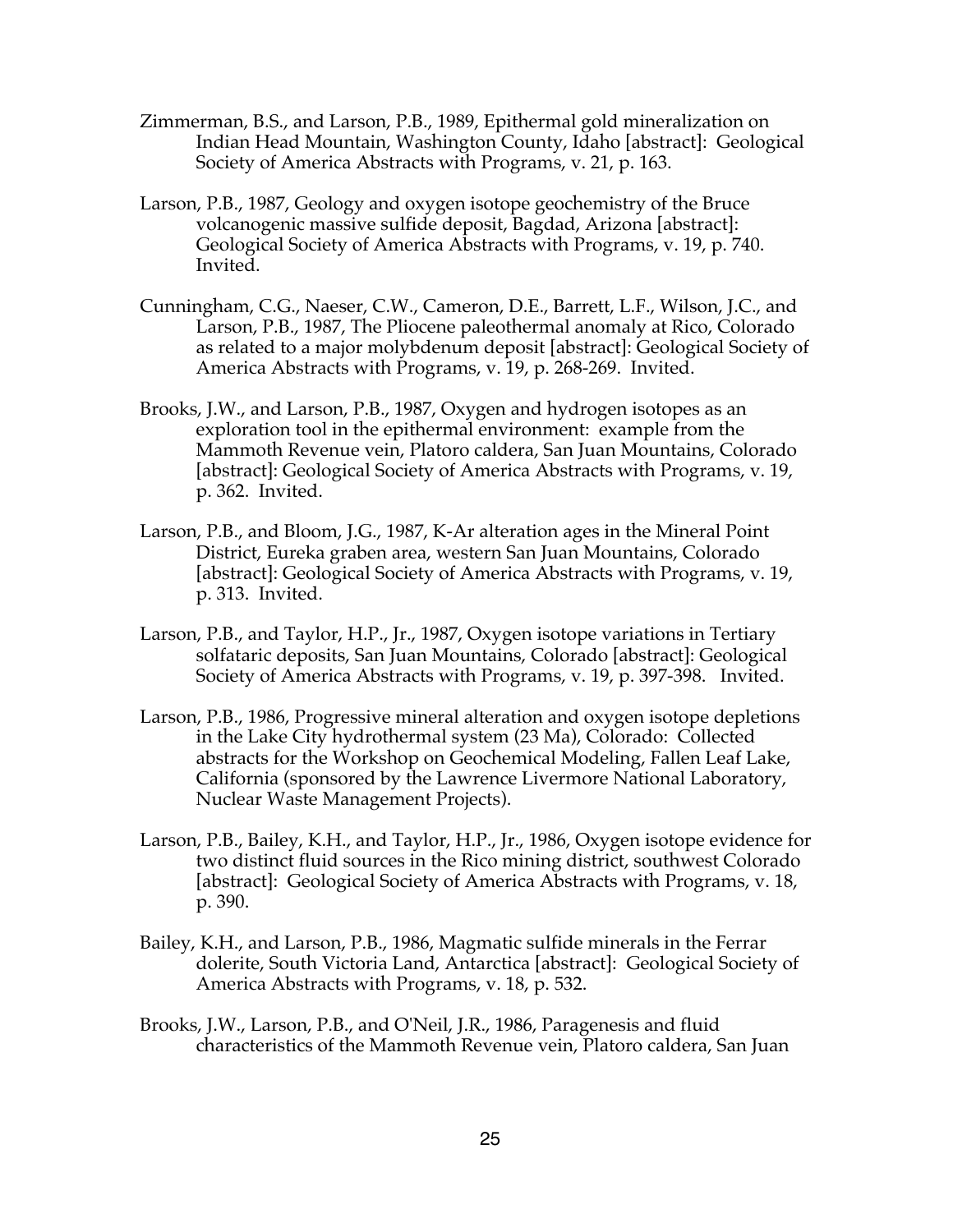Mountains, Colorado [abstract]: Geological Society of America Abstracts with Programs v. 18, p. 550.

- Neal, W.S., and Larson, P.B., 1986, Mineral and fluid geochemistry of the Hoosier vein, Chloride mining district, New Mexico [abstract]: Geological Society of America Abstracts with Programs, v. 18, p. 703.
- Larson, P.B., and Taylor, Jr., H.P., 1984,  $SO/N$  relationships in Tertiary ash flow tuffs from complex caldera structures in northern Nye County, Nevada, and the Central San Juan Mountains, Colorado [abstract]: Geological Society of America Abstracts with Programs, v. 16, p. 569.
- Lea, D.W., Larson, P.B., and Taylor, Jr., H.P., 1984, Oxygen isotope and fluid inclusion study of veins and wall rocks in the Eureka graben, San Juan Mountains, Colorado [abstract]: Geological Society of America Abstracts with Programs, v. 16, p. 572.
- Larson, P.B., and Taylor, Jr., H.P., 1983, Hydrothermal fluid flow patterns associated with resurgent doming of the 23 m.y.-old Lake City caldera, San Juan Mountains, Colorado [abstract]: Geological Society of America Abstracts with Programs, v. 15, p. 623.
- Larson, P.B., and Taylor, Jr., H.P., 1982,  $\mathcal{O}/\mathcal{O}$  relationships in hydrothermally altered rocks of the 22.5 m.y. Lake City caldera, San Juan Mountains, Colorado [abstract]: Geological Society of America Abstracts with Programs, v. 14, p. 541.
- Larson, P.B., 1977, The chemistry and mineralogy of the alteration "pipe" of the Pre-cambrian Bruce volcanogenic massive sulfide deposit, Yavapai County, Arizona: Geological Association of Canada National Meeting, Abstracts with Programs, v. 2, p. 31.
- Larson, P.B., and Rose, Jr., W.I., 1974, Chemistry of andesites from Toliman and Atitlan Volcanoes, Guatemala: Eos, Fall meeting supplement, v. 55, p. 487.

## *PROFESSIONAL PAPERS PRESENTED (Without published abstract)*

- Larson, P.B., 2009, The geochemistry of hydrothermally altered rocks in calderas: Constraints on the sources of low-18O magmas: Geological Society of America Penrose Conference, "Low δ<sup>8</sup> O rhyolites and crustal melting: Growth and redistribution of the continental crust" (Invited).
- Larson, P.B., 2004, The duration of and fluid sources for mass and thermal transport in the Rico hydrothermal system, Colorado: Geological Society of America Penrose Conference, "Mass redistribution in Continental Magmatic-Hydrothermal Systems", 6-11 September, Yellowstone NP, WY, and Butte, MT.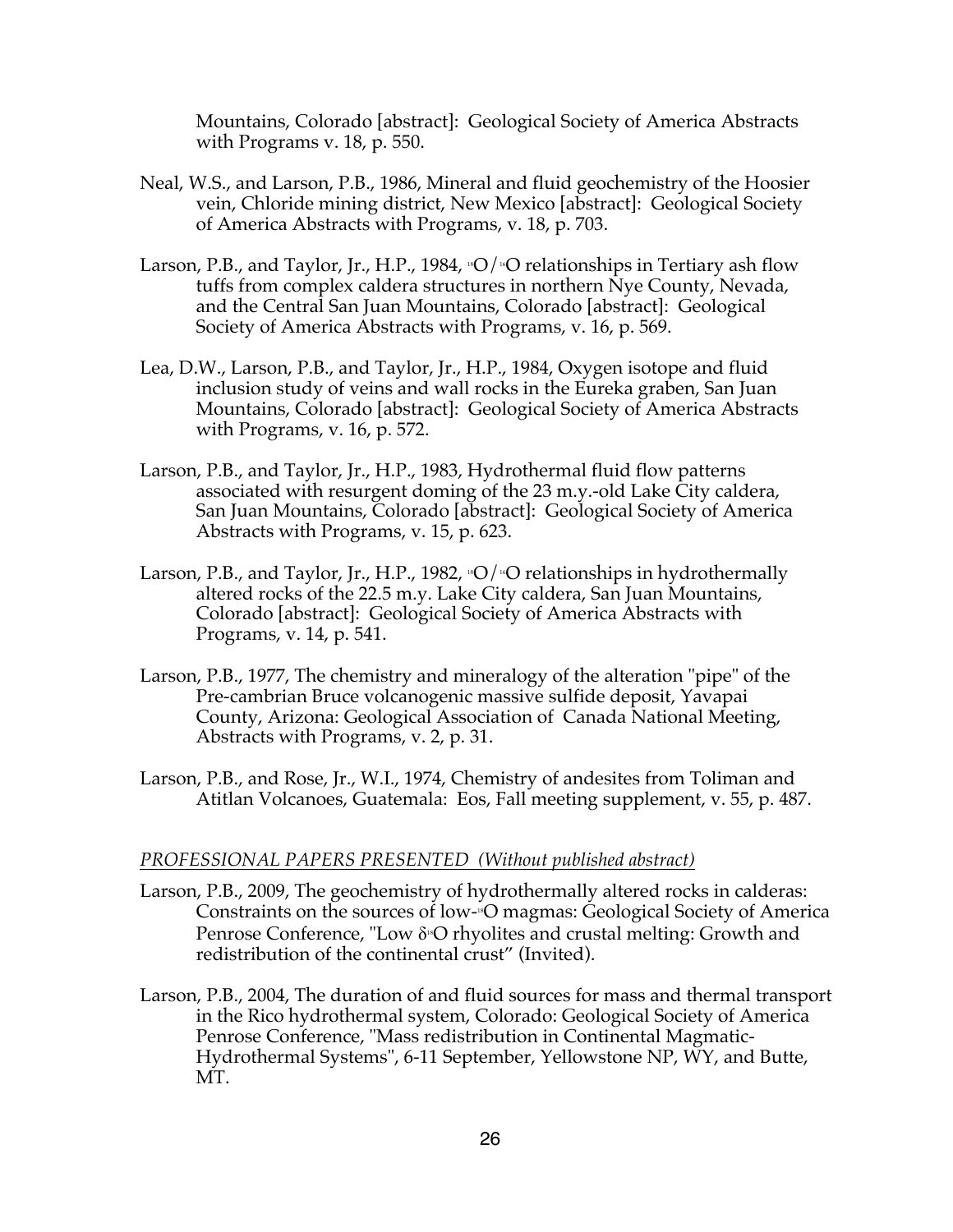- Larson, P.B., 1995, Oxygen isotope ratios in the Casto Puton, Idaho: An isotopically zoned low-18O magma: Symposium for Leon T. Silver, California Institute of Technology, Pasadena.
- Larson, P.B., 1993, Mass and fluid flux and hydrothermal reactions in the hornblende latite porphyry, Rico paleothermal anomaly, Colorado: Gordon Research Conference on Inorganic Geochemistry of Hydrothermal Ore Deposits (Invited).
- Larson, P.B., 1992, Mass and fluid flux and hydrothermal reactions in the hornblende latite porphyry, Rico paleothermal anomaly, Colorado: Fluid-Volcano Interactions: Geological Society of America, Penrose Conference (Invited).
- Larson, P.B., 1982, Oxygen isotope studies of the Lake City hydrothermal system, Colorado: Fluid Sources: Society of Economic Geologists Field Conference (Invited).
- Larson, P.B., 1982, Oxygen isotope studies of the Lake City hydrothermal system, Colorado: Fluid Sources: Geological Society of America, Penrose Conference (Invited).

## *GRADUATE STUDENTS UNDER MY DIRECTION*

Sorenson, Anthony, M.S. thesis anticipated May, 2018

- Khan, A., Ph.D., dissertation anticipated May, 2017
- Ching, Gilbert, M.S. thesis anticipated May, 2017
- Hasten, Amber, M.S. thesis anticipated May, 2017

Mulvaney-Norris, J., M.S. thesis anticipated May, 2017

- McKinley, R.J.P., M.S. 2016, Geochemical and isotopic analysis of the alteration mineralogy and zoning of the K5 epithermal gold deposit, Ferry County, Washington: M.S. thesis, Washington State University, 141 p.
- McMillan, Nick, M.S., 2015, Mass and heat transfer measurements of hot springs in Yellowstone National Park using deuterium oxide doping method: M.S. thesis, Washington State University, 115 p.
- Staffenberg, J., M.S., 2015, Spatiotemporal evolution of the Lava Creek Tuff magma chamber in Yellowstone National Park: Eruption triggering mechanisms from major and trace element zoning in feldspar: M.S. thesis, Washington State University, 201 p.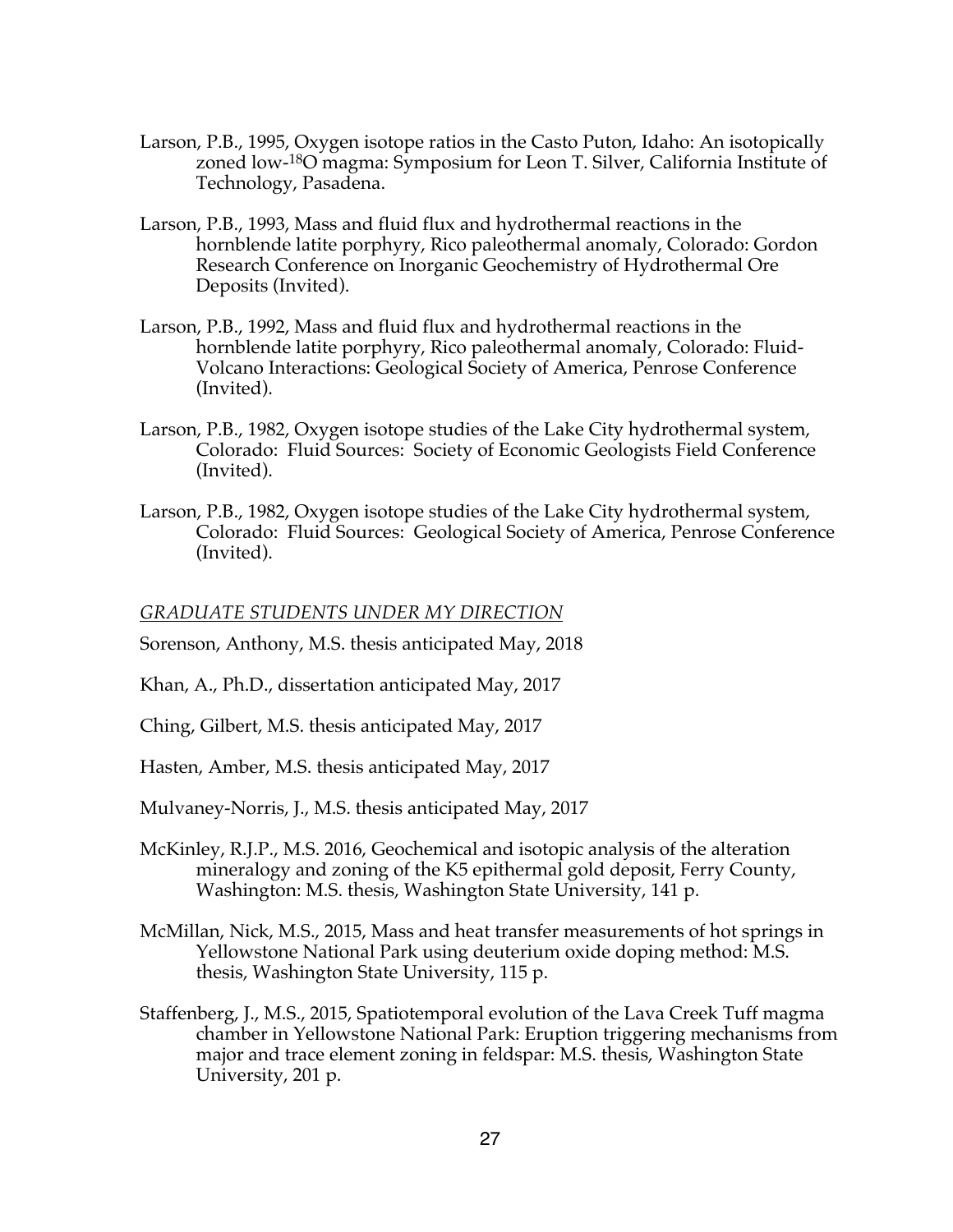- Andersen, A., Ph.D, 2015, Rare-earth fractionation and mineralization during hydrothermal and supergene modifications of a carbonatite stockwork in the Bear Lodge Alkalic Complex, Wyoming: Ph.D. dissertation, Washington State Univeristy, 267 p.
- Lonero, A., M.S., 2015, Hydrothermal minerals and stable isotope ratios at Sevenmile Hole: A window into the subsurface hydrothermal environment of the Yellowstone Caldera, WY: M.S. thesis, Washington State University, 159 p.
- Schlieffarth, K., M.S., 2013, Geology and Geochemistry of the Challis Volcanic Group within the Ellis and Ennis Gulch Quadrangles, East-Central Idaho: Petrogenesis of the Eocene Challis-Kamloops Volcanic Belt: M.S. thesis, Washington State University, 80 pages.
- Tarbert, K., 2011, Geochemical analysis of Archean lithologies, Yellowstone National Park, WY: M.S. thesis, Washington State University, 146 pages.
- Pritchard, C., 2011, Post-caldera volcanism in Yellowstone National Park: Petrogenesis of the intracaldera Upper Basin member of the Plateau Rhyolite and extra-caldera mingled magma complexes: Ph.D. dissertation, Washington State University, 334 pages.
- Manion, J.L., 2010, Epithermal alteration in Tuff of Sulphur Creek, Yellowstone National Park, Wyoming: M.S. thesis, Washington State University, 472 pages.
- Andersen, A.K., 2010, Geochemistry of Inkpot Spring, Sulphur Creek-Sevenmile Hole area, Yellowstone Caldera, Wyoming: M.S. thesis, Washington State University, 159 pages.
- Phillips, A.R., 2010, An oxygen isotope, fluid inclusion, and minerlogy study of the ancient hydrothermal alteration in the Grand Canyon of the Yellowstone River, Yellowstone National Park, Wyoming: M.S. thesis, Washington State University, 132 pages.
- Takeuchi, A., 2007, Decoupling the ancient hydrologic system from the modern hydrologic system of Pacific northwest in the United States: Implications for the evolution of topography, climate, and environment: Ph.D. dissertation, Washington State University, 248 pages.
- Maher, K.C., 2005, Analysis of copper isotope ratios by multi-collector inductively coupled plasma mass spectrometry and interpretation of copper isotope ratios from copper mineralization: Ph.D. dissertation, Washington State University, 239 pages.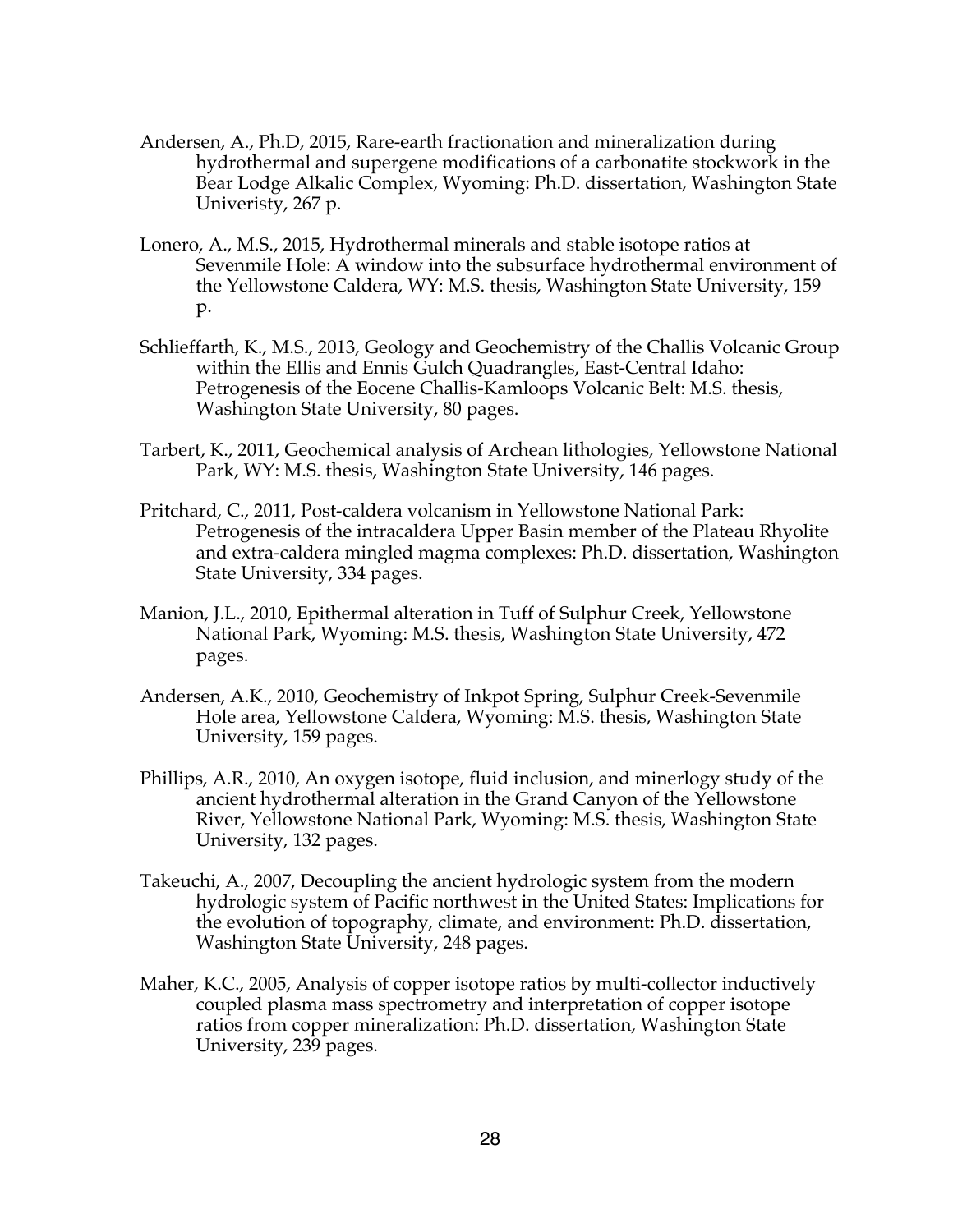- Lee, R.G., 2004, The geochemisty, stable isotope composition, and U-Pb geochronology of tonalite trondhjemites within the accreted terrane, near Greer, north-central Idaho: M.S. thesis, Washington State University, 132 pages.
- Takeuchi, A., 2003, The stable isotopic composition of autigenic and pedogenic minerals from paleosols in eastern Washington as markers for climatic change in response to Cascade range barriers: M.S. thesis, Washington State University, 117 pages.
- Thompson, J., 2001, An Oxygen Isotope Investigation of Hydrothermal Alteration in the Castle Mountain Mining District, Montana, M.S. thesis, Washington State University, 78 pages.
- Grandy, J., 2000, Multiple Assimilants in Ocean Island Magma: O Isotope and Trace Element Evidence from Tenerife, Canary Islands, M.S. thesis, Washington State University, 54 pages.
- Bradshaw, R., 2000, A Stable Isotope Investigation of Metamorphic Fluid Flow in the Region around Conrad Peak and Thor Mountain, Idaho, M.S. thesis, Washington State University, 105 pages.
- Ott, A., 1999, Detailed Stratigraphy and Stable Isotope Analysis of the Claron Formation, Bryce Canyon National Park, Southwestern Utah, M.S. thesis, 130 pages.
- Lowe, C., 1998, Geology of the Key East Gold Deposit, Ferry County, Washington. M.S. thesis, 431 pages.
- Mitchell, T., 1997, Petrology, Geochemistry, and Petrogenesis of the Eocene Big Smoky Creek Stock, South-central Idaho. M.S. thesis, 147 pages.
- Reppe, T., 1997, Geology, Geochemistry, and Petrogenesis of the Eocene Prarie Creek Stock, Smoky Mountains, Blaine and Camas Counties, Idaho. M.S. thesis, 221 pages.
- Robertson, M.C., 1997, Geochemistry and petrogenesis of the Eocene Boulder Mountain Stock, central Idaho: M.S. thesis, 197 pages.
- Meuzelaar, T., 1996, Metasomatism and oxygen isotope exchange within hydrothermally-altered sedimentary rocks, Rico, Colorado. M.S. thesis, 194 pages.
- Brooks, J.W., 1994, Petrology and geochemistry of the McCoy Gold Skarn, Lander County, Nevada. Ph.D. dissertation, 607 pages.

Trachte, C.B., 1993, Geochemical Study of the Copper Vein, Sunshine Mine, Kellogg,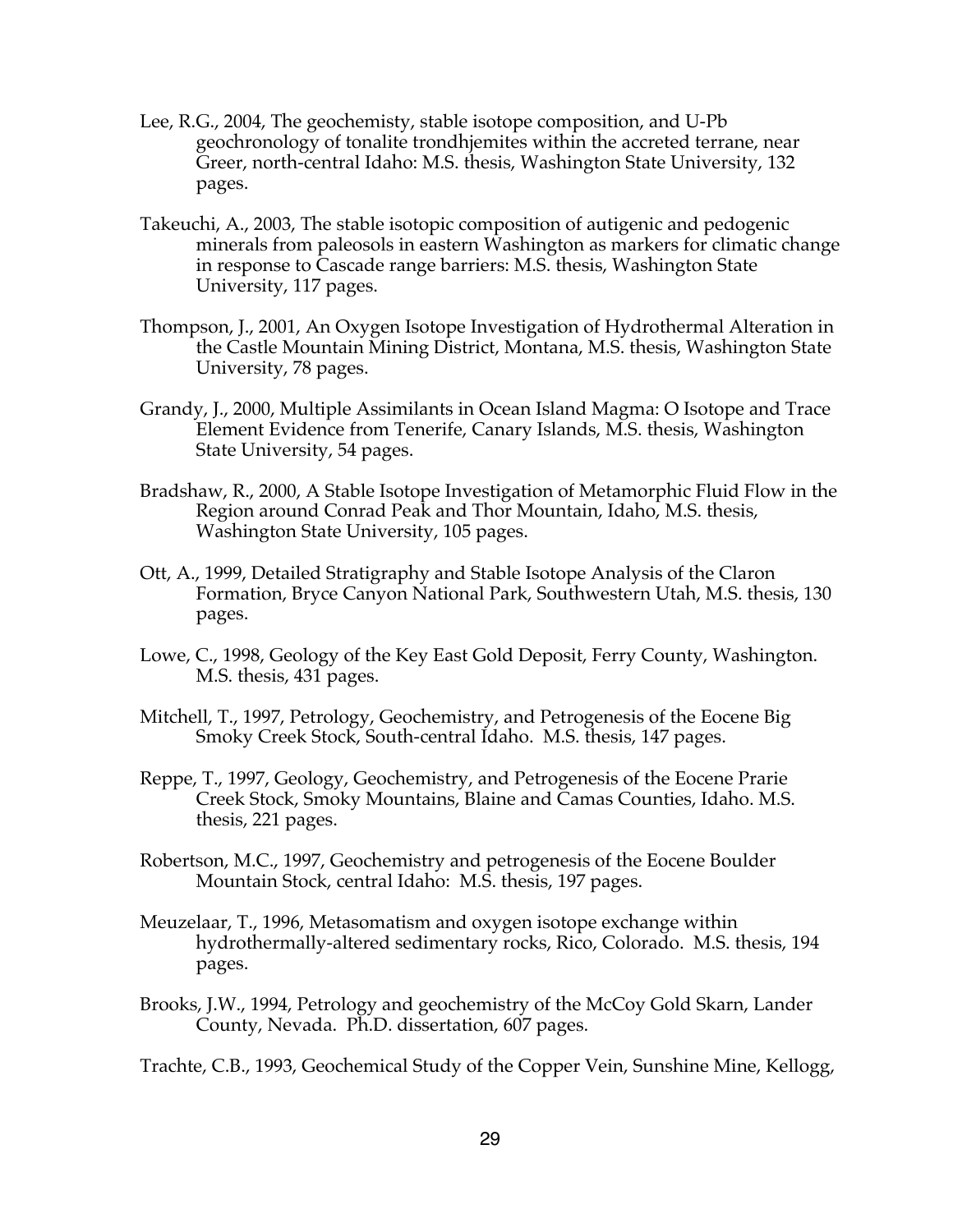Idaho. M.S. thesis, 102 pages.

- Sampson, T.R., 1993, Alteration and structural paragenetic relationships; emphasis on Mesozoic imbricate thrust faults, Goldstrike mine area, Eureka County, Nevada. M.S. thesis, 179 pages.
- Thole, J.T., 1991, Ragged Top Caldera: Geology and geochemistry of a Miocene volcanic center, Pershing County, Nevada. M.S. thesis, 108 pages.
- Zimmerman, B.S., 1991, Geology and geochemistry of epithermal gold mineralization in the Lake Owyhee volcanic field-western Snake River Plain region of eastern Oregon and western Idaho. Ph.D. dissertation, 262 pages.
- Bloom, J.G., 1990, The geology, alteration, and mineralization of the Mineral Point Mining District, San Juan County, Colorado. M.S. thesis, 168 pages.
- Neal, W.S., 1987, Structure and geochemistry of the southeastern portion of the Chloride Mining District, Sierra County, New Mexico. M.S. thesis, 136 pages.
- Brooks, J.W., 1986, A mineralogical, fluid inclusion, and oxygen isotope study of the Mammoth Revenue vein, Platoro caldera, San Juan Mountains, Colorado. M.S. thesis, 206 pages.

| Semester             | Course number   | Course title                       | Credits        |
|----------------------|-----------------|------------------------------------|----------------|
|                      | (Geol or noted) |                                    |                |
| Fall, 2016           | 350             | Mineralogy and Crystallography     | $\overline{4}$ |
|                      | 102             | Physical Geology                   | $\overline{4}$ |
|                      | 498/598         | Seminar                            | 1/1            |
| Spring, $2016$       | 470             | Introduction to Economic           | 4              |
|                      |                 | Geology                            |                |
| Fall, 2015           | None            | Release for Associate Director     |                |
| Spring, 2015         | 470             | Introduction to Economic           | 4              |
|                      |                 | Geology                            |                |
|                      | 584             | <b>Stable Isotope Geochemistry</b> | 3              |
| Fall, 2014           | 350             | Mineralogy and Crystallography     | $\overline{4}$ |
| Spring, 2014         | 470             | Introduction to Economic           | $\overline{4}$ |
|                      |                 | Geology                            |                |
|                      | 584             | <b>Stable Isotope Geochemistry</b> | 3              |
| Fall, 2013           | None            | Medical Leave                      |                |
| Spring, 2013         | 498/598         | Seminar                            | 1/1            |
|                      | 470             | Introduction to Economic           | 4              |
|                      |                 | Geology                            |                |
| Fall, 2012           | 498/598         | Seminar                            | 1/1            |
|                      | 350             | Mineralogy and Crystallography     | 4              |
| <i>Spring</i> , 2012 | None            | sabbatical leave                   |                |
| Fall, 2011           | 350             | Mineralogy and Crystallography     | 4              |

*CLASSES TAUGHT*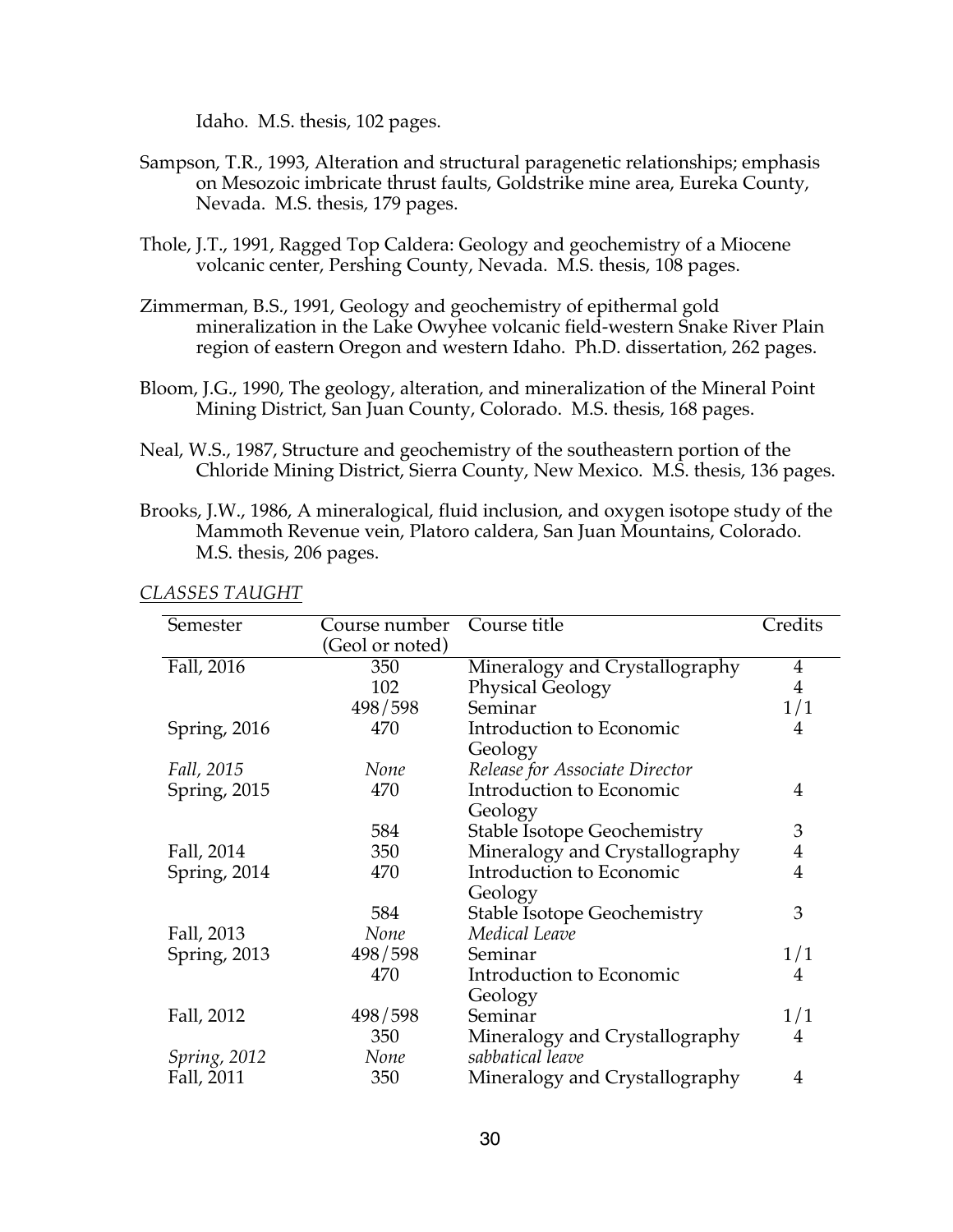| Spring, 2011 | <b>UH 390</b> | <b>Earth Resources</b>             | 3              |
|--------------|---------------|------------------------------------|----------------|
| Fall, 2010   | 350           | Mineralogy and Crystallography     | $\overline{4}$ |
|              | 470           | Introduction to Economic           | $\overline{4}$ |
|              |               | Geology                            |                |
| Spring, 2010 | <b>UH 390</b> | <b>Earth Resources</b>             | 3              |
| Fall, 2009   | 350           | Mineralogy and Crystallography     | $\overline{4}$ |
| Spring, 2009 | 595           | Special Topics (Economic           | $\mathbf{1}$   |
|              |               | Geology field trip)                |                |
| Fall, 2008   | 350           | Mineralogy and Crystallography     | $\overline{4}$ |
|              | 470           | Introduction to Economic           | $\overline{4}$ |
|              |               | Geology                            |                |
| Spring, 2008 | 584           | <b>Stable Isotope Geochemistry</b> | 3              |
| Fall, 2007   | 350           | Mineralogy and Crystallography     | $\overline{4}$ |
|              | 470           | Introduction to Economic           | $\overline{4}$ |
|              |               | Geology                            |                |
| Spring, 2007 | 584           | <b>Stable Isotope Geochemistry</b> | 3              |
|              | 596*          | <b>Advanced Topics in Geology</b>  | $\mathbf{1}$   |
| Fall, 2006   | 350           | Mineralogy and Crystallography     | $\overline{4}$ |
|              | 470           | Introduction to Economic           | $\overline{4}$ |
|              |               | Geology                            |                |
| Spring, 2006 |               | Sabbatical Leave                   |                |
| Fall, 2005   | None          | Chair duties                       |                |
| Spring, 2005 | 206           | <b>Field Petrology</b>             | $\mathfrak{Z}$ |
| Fall, 2004   | 350           | Mineralogy and Crystallography     | $\overline{4}$ |
|              | 498/598       | Seminar                            | 1/1            |
| Spring, 2004 | 584           | <b>Stable Isotope Geochemistry</b> | 3              |
| Fall, 2003   | None          | Chair duties                       |                |
| Spring, 2003 | 597*          | Oxygen and Carbon Stable           | $\mathbf{1}$   |
|              |               | Isotopes: Their use in             |                |
|              |               | Chemostratigraphy and Paleosols    |                |
|              | 206           | <b>Field Petrology</b>             | 3              |
| Fall, 2002   | None          | Chair duties                       |                |
| Spring, 2002 | 206           | <b>Field Petrology</b>             | 3              |
|              | 584           | <b>Stable Isotope Geochemistry</b> | 3              |
| Fall, 2001   | 498/598       | Seminar                            | 1/1            |
| Spring, 2001 | 206           | <b>Field Petrology</b>             | 3              |
|              | 571           | Geochemistry of Hydrothermal       | 3              |
|              |               | Ore Deposits                       |                |
| Fall, 2000   | None          | Chair duties                       |                |
| Spring, 2000 | 206           | <b>Field Petrology</b>             | 3              |
| Fall, 1999   | 101           | Introduction to Geology            | $\overline{4}$ |
| Spring, 1999 | 206           | Field Petrology                    | $\mathfrak{Z}$ |
|              | 584           | <b>Isotope Geochemistry</b>        | 3              |
| Fall, 1998   | None          | Chair duties                       |                |
| Spring, 1998 | 206           | <b>Field Petrology</b>             | 3              |
|              | 571           | Geochemistry of Hydrothermal       | 3              |
|              |               | Ore Deposits                       |                |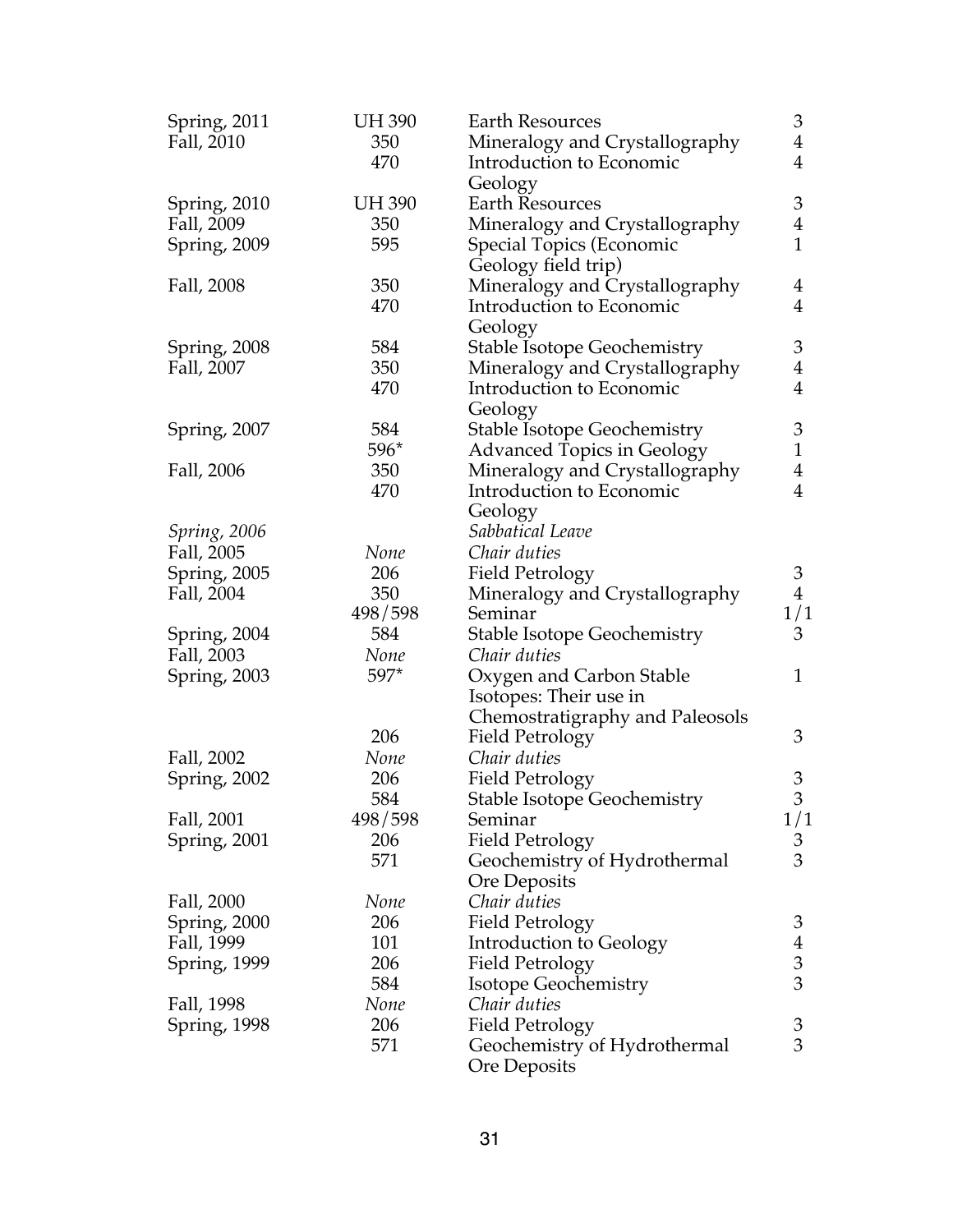|              | 590*    | Use of Stable Isotopes in          | $\overline{2}$              |
|--------------|---------|------------------------------------|-----------------------------|
|              |         | <b>Ecological Investigations</b>   |                             |
| Fall, 1997   | 573     | Growth and Evolution of the        | $\overline{2}$              |
|              |         | Northern Cordilleran Continent     |                             |
|              | 498/598 | Seminar                            | 1/1                         |
| Spring, 1997 | 584     | <b>Isotope Geochemistry</b>        | 3                           |
|              | 206     | <b>Field Petrology</b>             | 3                           |
| Fall, 1996   | 350     | Mineralogy and Crystallography     | $\overline{4}$              |
| Summer, 1996 | 508     | <b>Advanced Field Methods</b>      | 3                           |
| Spring, 1996 |         | Sabbatical leave                   |                             |
| Fall, 1995   |         | Sabbatical leave                   |                             |
| Spring, 1995 | 584     | Isotope Geochemistry               | $\mathfrak{Z}$              |
| Fall, 1994   | 306     | <b>Field Petrology</b>             | $\ensuremath{\mathfrak{Z}}$ |
|              | 350     | Mineralogy and Crystallography     | $\overline{4}$              |
| Spring, 1994 | 571     | Geochemistry of Hydrothermal       | 3                           |
|              |         | <b>Ore Deposits</b>                |                             |
|              | 573     | <b>Advanced Topics in Economic</b> | 2                           |
|              |         | Geology                            |                             |
| Fall, 1993   | 306     | <b>Field Petrology</b>             | 3                           |
|              | 350     | Mineralogy and Crystallography     | $\overline{4}$              |
| Spring, 1993 | 592     | Interdisciplinary Topics           | 3                           |
| Fall, 1992   | 306     | <b>Field Petrology</b>             | 3                           |
|              | 350     | Mineralogy and Crystallography     | $\overline{\mathbf{4}}$     |
| Spring, 1992 | 102     | <b>Physical Geology</b>            | $\overline{\mathbf{4}}$     |
|              | 571     | Geochemistry of Hydrothermal       | 3                           |
|              |         | <b>Ore Deposits</b>                |                             |
| Fall, 1991   | 350     | Mineralogy and Crystallography     | 4                           |
| Summer, 1991 | 508     | <b>Advanced Field Methods</b>      | $\ensuremath{\mathfrak{Z}}$ |
| Spring, 1991 | 102     | <b>Physical Geology</b>            | $\overline{4}$              |
|              | 584     | <b>Isotope Geochemistry</b>        | 3                           |
| Fall, 1990   | 350     | Mineralogy and Crystallography     | $\overline{4}$              |
| Spring, 1990 |         | Sabbatical leave                   |                             |
| Fall, 1989   |         | Sabbatical leave                   |                             |
| Spring, 1989 | 498/598 | Seminar                            | $\mathbf{1}$                |
|              | 584     | <b>Isotope Geochemistry</b>        | 3                           |
| Fall, 1988   | 350     | Mineralogy and Crystallography     | $\overline{4}$              |
|              | 573     | <b>Advanced Topics in Economic</b> | $\overline{2}$              |
|              |         | Geology                            |                             |
| Spring, 1988 | 571     | Geochemistry of Hydrothermal       | 3                           |
|              |         | Ore Deposits                       |                             |
| Fall, 1987   | 350     | Mineralogy and Crystallography     | 4                           |
|              | 573     | Advanced Topics in Economic        | $\overline{2}$              |
|              |         | Geology                            |                             |
| Spring, 1987 | 584     | Isotope Geochemistry               | 3                           |
| Fall, 1986   | 350     | Mineralogy and Crystallography     | $\overline{4}$              |
| Spring, 1986 | 571     | Geochemistry of Hydrothermal       | 3                           |
|              |         | <b>Ore Deposits</b>                |                             |